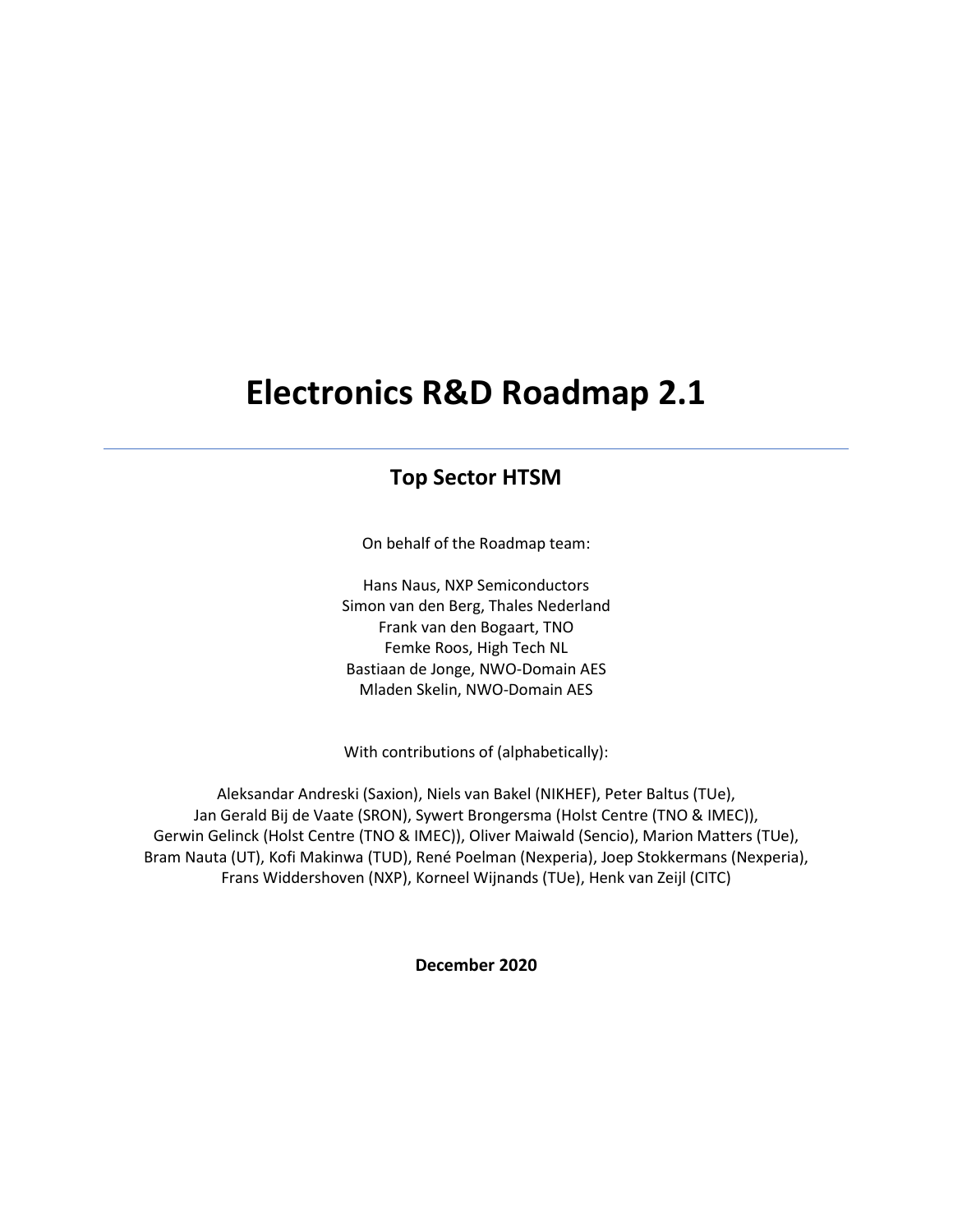# Contents

| Theme 1: Dealing with technology progression in terms of performance, reliability, functional safety and |  |
|----------------------------------------------------------------------------------------------------------|--|
|                                                                                                          |  |
| Theme 3: Smart circuitry for Internet of Things, home-, building- and industrial automation. 16          |  |
|                                                                                                          |  |
|                                                                                                          |  |
|                                                                                                          |  |
|                                                                                                          |  |
|                                                                                                          |  |
|                                                                                                          |  |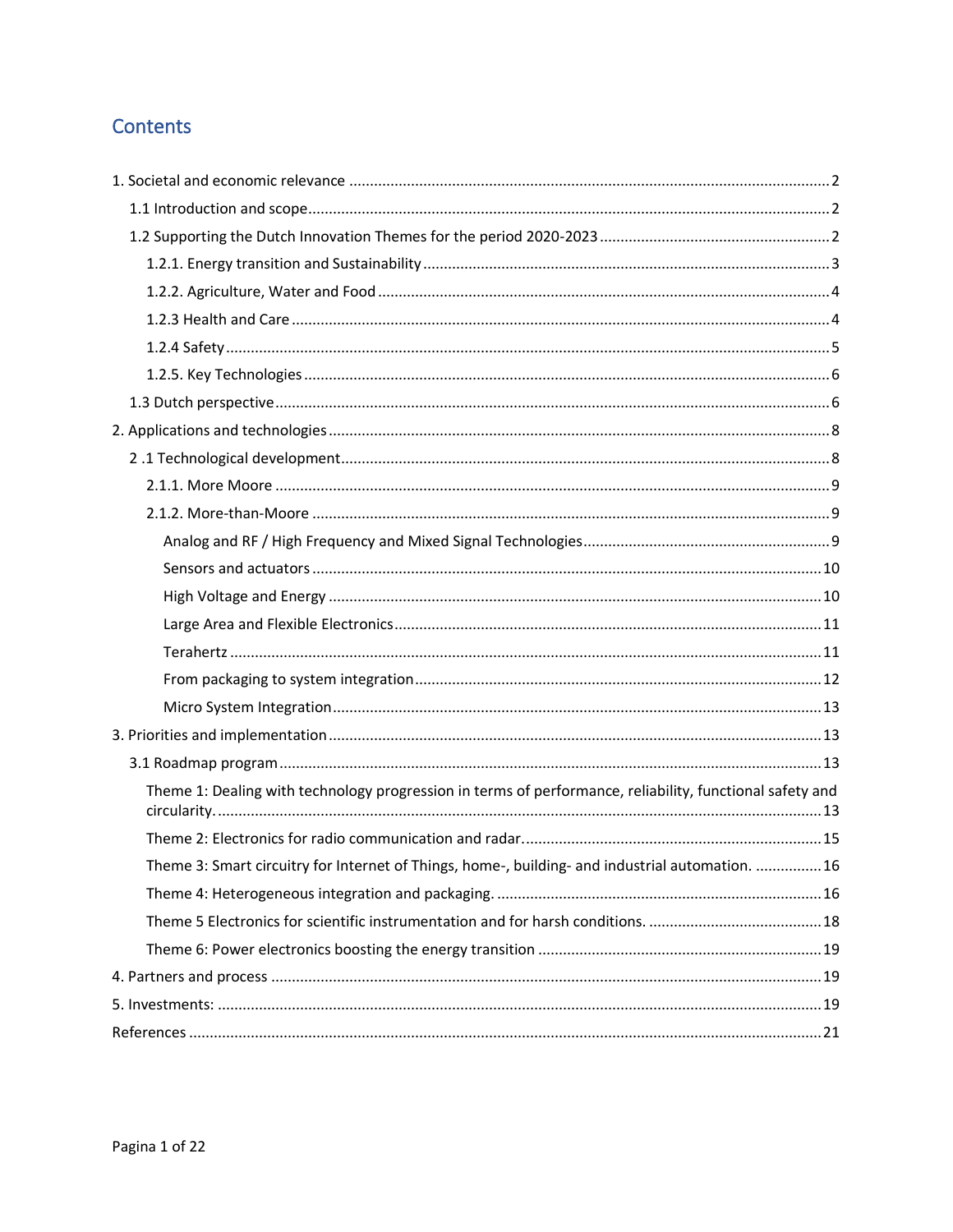# <span id="page-2-0"></span>1. Societal and economic relevance

# <span id="page-2-1"></span>1.1 Introduction and scope

The incredible flow of products from the Information, Communication and Consumer industries has changed our lives dramatically over the last 40 years. At the basis of these innovations is a continuous drive for smaller, better, cheaper and more power efficient electronic components and circuits with increased functionalities.

The cost-effective scaling of integrated circuits (ICs) and the resulting exponential growth of chip complexity is named after scientist and Intel veteran Gordon Moore. Moore's law has generated a large number of innovations in the field of integrated circuits technology.

Moore's law has sparked innovations in adjacent fields such as: displays, antenna, sensors, packaging techniques and energy sources. For a Dutch innovation roadmap, the developments are crucial in (1) the field of Moore's law, (2) the innovations in the neighboring fields often described as "More-than-Moore" including integrated sensor technologies and (3) the progress in various forms of packaging.

The progress in electronics development has created many high-tech innovative applications. Moreover, the Internet of Things developments will lead to tens of billions of connected devices. All of these innovations require improvements in analog and RF components, high-voltage devices, digital circuits, ultra-low power electronics, sensors and actuators, and skillful combinations of components into high-performance mixedsignal circuits.

Complementary to above economic perspective which creates more turn over, an excellent export position and more employment opportunities in our national ecosystem, societal challenges in the fields of energy and CO2 reduction, agriculture and food, health and care, climate and water, mobility and transport and a safe society require breakthroughs that only can be enabled by a new generation of electronic components and systems. Industry and knowledge institutes in the area of this Roadmap are well positioned to find a healthy balance with growth perspective to comply with both the economic and the societal challenges at the same time.

#### Electronics Roadmap – Scope

Electronics is pervasive in all aspects of society and daily life. The roadmap joins universities, international corporations, SME's and institutes around an innovation program that spreads from (chip) technology to component, to integrated circuits to electronic systems. Design, Characterization and test methodologies are included as well. The Electronics R&D Roadmap is enabling for many other HTSM Roadmaps and supports all Societal Themes.

# <span id="page-2-2"></span>1.2 Supporting the Dutch Innovation Themes for the period 2020-2023

In the Knowledge and Innovation Covenant (KIC: *Kennis- en Innovatieconvenant*<sup>1</sup> ) for the years 2020-2023, Dutch companies, knowledge institutes and governments confirm their commitment to the important

<sup>1</sup> The *Kennis- en Innovatieconvenant* (KIC) 2020-2023 is published at: <https://www.topsectoren.nl/innovatie/documenten/kamerstukken/2019/november/12-11-19/kic-2020-2023>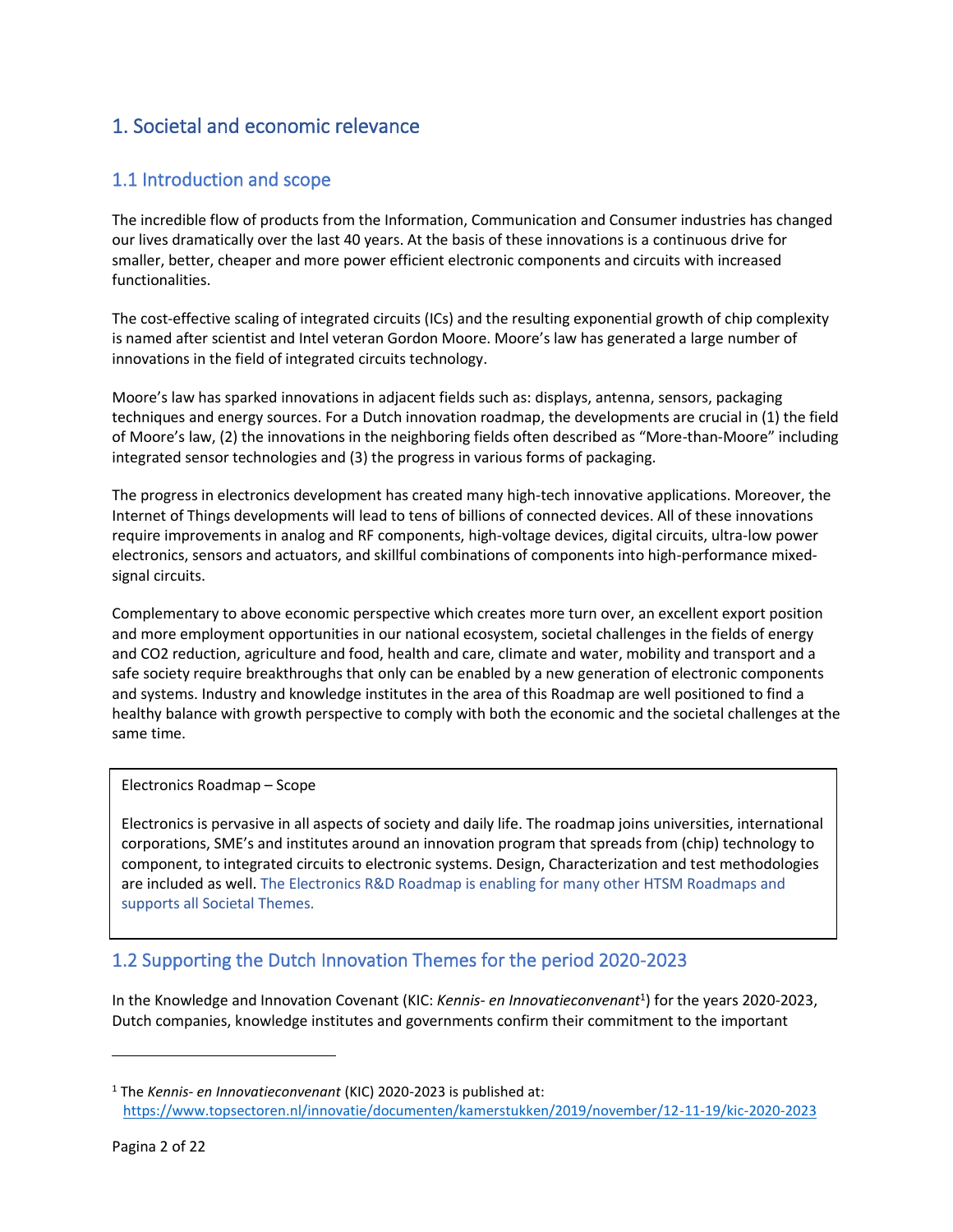innovation themes for the coming years. This builds on the cooperation in this 'golden triangle' in recent years. The focus of the collaboration is on four societal themes of the mission-driven knowledge and innovation policy: Energy transition and Sustainability; Agriculture, Water and Food; Health and Care; and Safety.

The inception of modern electronics enabled dramatic innovations (like 5G communications, mobility, handling big data, embedded AI etc..). Now that electronics has become ubiquitous and pervasive in all aspects of society, its profound contribution to society is often underestimated. The participants in the HTSM Roadmap Electronics jointly support their commitment to the Knowledge and Innovation Agendas (KIA: Kennis en Innovatieagenda<sup>2</sup>) of the four social themes and to the key technologies and see a lot of synergy with their own agendas. In this paragraph we will briefly highlight how the HTSM Roadmap Electronics contributes to the four 4 societal themes and to the further development of the key technologies.

# <span id="page-3-0"></span>1.2.1. Energy transition and Sustainability

The Energy transition and Sustainability KIA consists of six (5) missions themselves comprising 13 *Meerjarige Missiegedreven Innovatie Programma's* (MMIPs: multiyear mission driven innovation programs). Accomplishing the six missions through MMIPs in short boils down to: i) reducing the national emission of greenhouse gas by 45 percent by 2030 and by 95 percent by 2050 compared to 1990, ii) attaining an entirely carbon-free electricity system by 2050 as well as iii) a carbon free built environment together with iv) a carbon-neutral industry with reuse of raw materials and products, v) zero-emission mobility of people and goods and vi) a sustainable and completely circular economy (by 2050) with resource use halved by 2030.

The path to accomplishment of these missions will be significantly enabled by the early availability of innovations in electronics.

In particular, the sustainable and emission-free energy systems of the future (consisting of five phases – production, transmission, transformation, distribution and consumption and often designated as smart grids) are cyber-physical systems (CPSs) by nature as they integrate physical dynamics through sensing and actuation with computation, control and communication (networking). Hence, electronics is omnipresent: to convert power produced by renewables we need novel power electronics solutions accounting for stability challenges, to integrate physical dynamics with the rest of the systems we shall need novel sensor and actuator solutions, control software we shall run on novel (often low-power, low-voltage and AI-enabled) hardware platforms and communicate we shall using novel communication electronic circuitry (here of particular interest being 5G and beyond technologies as stringent requirements on latency and throughput need to be satisfied in the Internet of Energy (IoE) setting).

Should we talk about zero-emission mobility – before we can attain it – the two major challenges need to be addressed (according to the ARTEMIS Electronic Components & Systems (ECS) Strategic Research Agenda (SRA) 2020 [\[1\]](#page-21-1)) developing clean, affordable and sustainable propulsion and ii) ensuring secure connected cooperative mobility and transportation. Electronic engineering has a lot to contribute to addressing these. This includes, among others, developing of improved versions of various sensor types (performance, navigation, inertial, radars, lidar, infrared, ultrasound, driver's condition monitoring), high-efficiency power components, V2D, V2G, V2I, V2N, V2P, V2V and V2X communication solutions as well as AI-enabled real-time computer platforms.

<sup>&</sup>lt;sup>2</sup> The four KIAs are published at<https://www.topsectoren.nl/innovatie>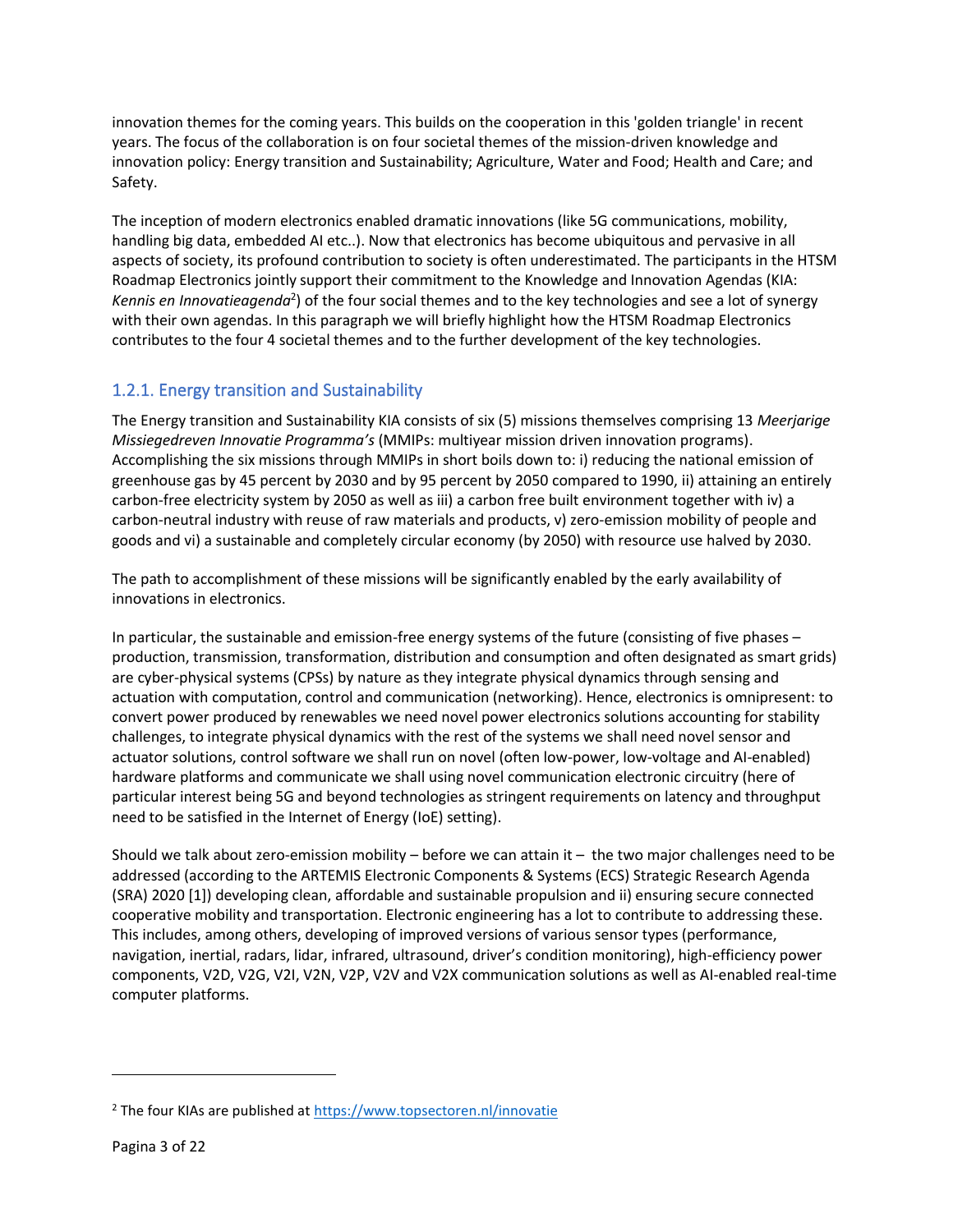Last but not the least, innovation in electronics can contribute to the advent of a circular economy by increased awareness in the usage of materials, products and systems. Such awareness will lead to increased selectivity in the usage of material (like heavy metals) and reuse of raw materials that are now disposed as waste.

Together with the big data, cloud computing, and IoE (the subset of which is IoT) technologies which dematerialize and transfer capabilities from consumer hardware to the cloud, electronics can support the matching of the useful with the technical lifetime. By monitoring the usage and performance during a use cycle, the need for maintenance, possibilities for up-grades to better suit the user's needs as well as the reuse potential for another use cycle can be determined.

# <span id="page-4-0"></span>1.2.2. Agriculture, Water and Food

This KIA comprises six (6) missions concerning: i) circular agriculture, ii) net-carbon neutral agricultural and nature system by 2050, iii) climate-proof and water-resilient Netherlands by 2050, iv) healthy, safe and sustainable food production by 2030, v) sustainable and safe North Sea, oceans and inland waterways and vi) The Netherlands remaining the most-protected and viable delta in the world.

To link electronics to this KIA we apply the same CPS-based line of reasoning as we did for the Energy transition and Sustainability KIA. In particular, we can consider the future agro-food systems based on the sustainability concept as well as water management systems as complex CPSs where the three (3) key operational ingredients are: i) smart sensing and monitoring, ii) smart analysis and planning and iii) smart control. Each of the three are powered by electronics. Sensors (from simple soil moisture sensors to cameras attached to drones and all the way to weather radars and satellite radiation sensing systems) are built from or are themselves (heterogonous) electronic components and (heterogeneously integrated) electronic systems. These systems are often autonomous implying low-power and low-voltage electronic circuit designs. Sensory data is often wirelessly communicated to analysis and planning systems that often rely on big data technologies where innovations in electronics are needed for providing fast and energy efficient data center infrastructure. Lastly, control is exercised through actuators themselves being composed out of (heterogeneous) electronic components and (heterogeneously integrated) electronic systems.

# <span id="page-4-1"></span>1.2.3 Health and Care

The Health and Care KIA aims at accomplishing five (5) ambitious missions concerning: i) the increase of life expectancy of Dutch citizens and the decrease of health inequalities between socio-economic groups, ii) decrease of the burden of disease caused by unhealthy lifestyle, iii) increase of the extent and frequency of care provision to people in their own living environments and iv) increase in the percentage of people with chronic disease or lifelong disabilities that can play an active role in society and v) increase in the quality of life of people with dementia.

Electronics has long made and continues to make an undeniable and most valuable contribution in the field of healthcare. Today, facing a rapidly growing and aging population, innovation in electronics will be a key factor enabling the healthcare systems of the future to face the challenges pertaining to listed five missions. Of particular importance are the innovations enabling the delivery of efficient and affordable (and IoTenabled) wearable, implantable, ingestible and injectable devices used for monitoring/diagnostics and treatment as well as monitoring, diagnostics an treatment solutions used in clinical settings including scalable big data platforms. The key technical challenges often involve improving (or often optimizing or trading-off) the precision, accuracy and resolutions of the measurements of electrical and no-electrical quantities, form factor (miniaturization of components and systems) considerations, power consumption considerations,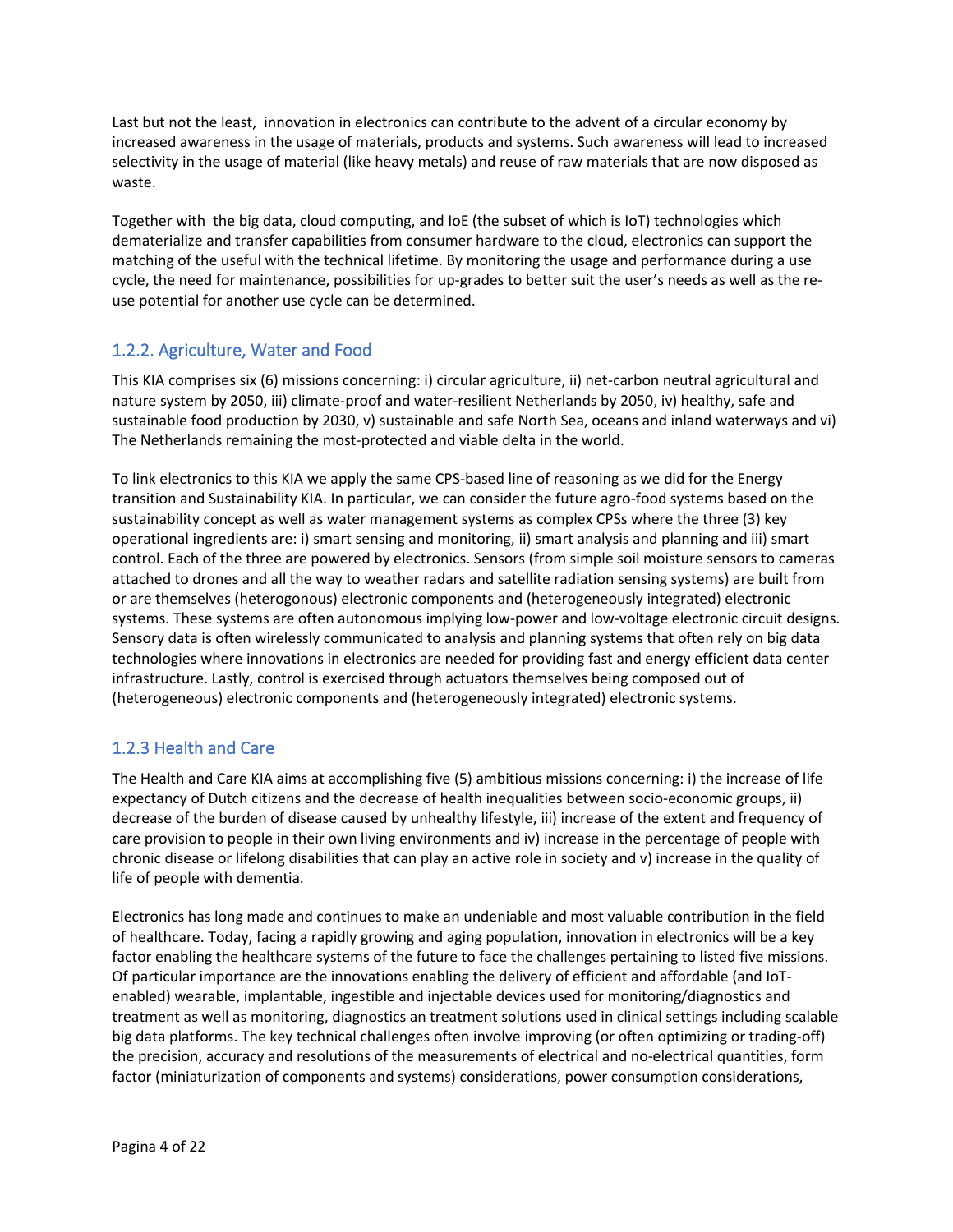heating reduction, biocompatibility, communication and bandwidth scaling, IP/sensor integration and supply voltage scaling [\[4\]](#page-21-2).

### <span id="page-5-0"></span>1.2.4 Safety

The Security Knowledge and Innovation Agenda consists of eight Multi-year Mission-Driven Innovation Programs (MMIPs) that are linked to the missions of the Ministries of Defense, Justice and Security and Economic Affairs and Climate. These MMIPs are: Integral approach, digitally supported, of interventions, tools and data; Maritime high-tech for a safe sea; Safety in and from space; Cyber security; Networked action on land and from the air; Innovate faster together for an adaptive force; Data and intelligence; and The safety professional.

Relevant knowledge and innovation are needed in the areas of sensors and observation techniques for (covert) monitoring and detection in both the physical and digital domain and possibly in difficult conditions (at night and in bad weather). Due to the digital transformation of crime, a strong attention is demanded for the digital domain. Digital innovations are transforming the way we live and work and can contribute to a peaceful coexistence with solutions supported by society.

Clearly, great strides need to be made in terms of end-to-end data security to build user trust. This can only be realized by building this in from the beginning at component, circuit and system level.

Enhanced electronic components and circuits are key enablers for affordable and societally acceptable defense and security systems. Access to such technologies is of strategic importance. Future challenges include a high degree of integration, massive and secure data handling, increased functionality, interconnectivity, configurability and resilient electronics. Challenges for a secure society are in the areas of digital security, operational security and physical security.

Strengthening **Digital security** asks for secure communications of the next generation requiring embedded authorization and authentication techniques. Dutch industry delivers integrated security solutions with the latest cryptographic techniques for a broad application range from connected cars to data centers, from healthcare to industrial control.

Sensor and data integration together with a capability to transform (sensor) data into user required information are crucial for **Operational security** to modernize the strength of a future-proof, adaptive armed forces. This is particularly applicable in the maritime domain where new naval ships require advanced sensor technology. Dedicated Active Electronically Scanned Array antennas (AESA, also often referred to as phasedarrays) for radar systems, including custom RF, mixed-signal, digital assisted RF and digital electronics are an outstanding asset for the Dutch Navy, collaborating with Netherlands industry and research institutes to maintain and expand an excellent and renowned position worldwide in this area.

**Physical security** covers the safety and security of people and objects in a broad sense against threats, including terrorism, organized crime and espionage. It entails wearable sensor and communication devices, virtual and augmented reality and the use of robotics to achieve an optimal division of tasks and cooperation between man and machine for the performance of defense and security tasks. Electronics at Terahertz frequencies enable the need to develop broadband sources and matrix detectors for detecting explosives and concealed weapons.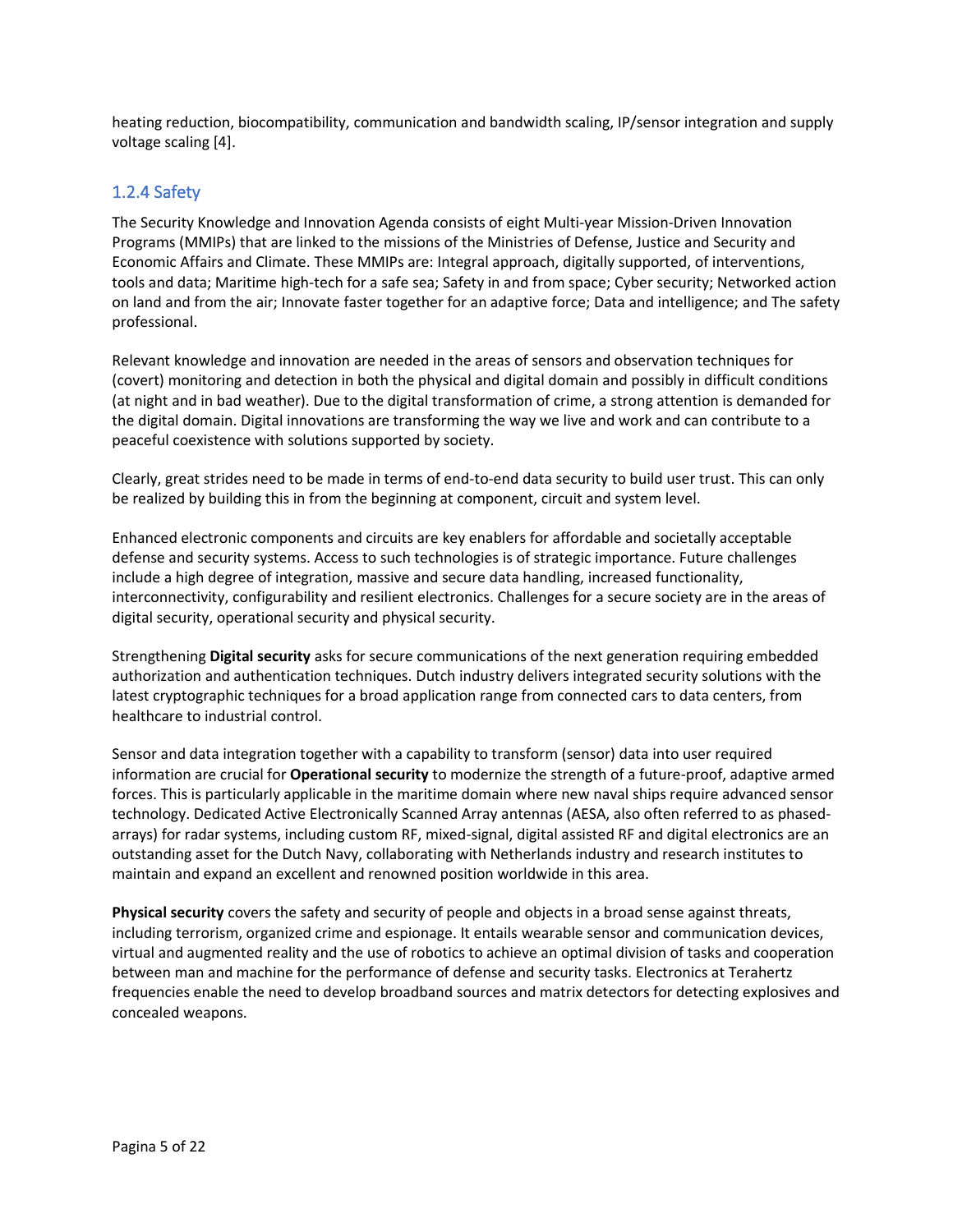# <span id="page-6-0"></span>1.2.5. Key Technologies

From the perspective of technology's potential contribution to societal challenges in the Netherlands, the Ministry of Economic Affairs and Climate Policy has identified eight clusters of Key Enabling Technologies ("*sleuteltechnologieën*") : Chemical Technologies, Digital Technologies, Engineering and Fabrication Technologies (including High frequency and mixed signal technologies & Sensors and actuators), Photonics and Light Technologies, Advanced Materials, Quantum Technologies, Life science technologies, Nanotechnologies.

A Knowledge and Innovation Agenda (KIA), including multi-year programs and an overview of scientific challenges, has been drawn up for these KETs.

Electronics is an important enabler for many key technologies, such as Photonics and Light Technologies, Nanotechnologies and Quantum Technologies. These key technologies will benefit directly from further progress in electronics development, as shown by a number of research questions<sup>3</sup> and the role of electronics in the multi-year programs<sup>4</sup>. Examples include the further development of bio-chips and sensors (Life Science Technologies), lab on a chip technology (nanotechnologies) and the sensors and actuators necessary for robots (Engineering and Fabrication Technologies/MJP MedTech). Also the development of a quantum computer and photonics (MJP Integrated Photonics) push the state of the art of electronics onward.

#### In conclusion:

Electronics – is enabling for many other HTSM Roadmaps and supports all Societal Themes (KIAs) and the KIA *Sleuteltechnologieën*.

## <span id="page-6-1"></span>1.3 Dutch perspective

The Netherlands is one of the most important European design and manufacturing countries for electronic components & circuits. Some of the world's major players in this field have major R&D activities here: ASML, Broadcom, Dialog, Ericsson, Maxim, NXP, Ampleon, Nexperia, Philips, STM, Synopsys, Teledyne DALSA, QUALCOMM, Thales Nederland, TI, Tyageo, Qorvo etc. Four of these companies are ranked among the best 10 of the [R&D 2020 Top 30](https://www.technischweekblad.nl/files/142e7969cd74c7e5358c496ee71c7d08.pdf)<sup>5</sup> of companies with highest R&D expenditure in The Netherlands. Many Dutch SMEs operate at the forefront of new innovations, design, technology and applications. The production value represents a substantial portion of the total HTSM sector of double digit B€.

[Table 1](#page-7-0) gives a financial summary of the top 30 R&D activities in the Netherlands for the year 2018, organized according to activities directly coupled to the Roadmap (i.e., directly active in business related to electronics) and activities that are supported by the Roadmap (i.e., based to a very large extent on electronics as underlying technology for the business, but not directly active in electronics as business by itself). This table shows very clearly in a quantitative way the size and importance of the electronics industry and the associated ecosystem of universities and research institutes for the Netherlands.

<sup>&</sup>lt;sup>3</sup> Detailed research questions to the key technologies can be found in (Dutch only): [https://www.hollandhightech.nl/sites/www.hollandhightech.nl/files/inline-files/20190712%20KIA-](https://www.hollandhightech.nl/sites/www.hollandhightech.nl/files/inline-files/20190712%20KIA-ST%20Bijlage%20A%20-%20Kennis-%20en%20innovatievragen.pdf)[ST%20Bijlage%20A%20-%20Kennis-%20en%20innovatievragen.pdf](https://www.hollandhightech.nl/sites/www.hollandhightech.nl/files/inline-files/20190712%20KIA-ST%20Bijlage%20A%20-%20Kennis-%20en%20innovatievragen.pdf)

<sup>4</sup> [https://www.hollandhightech.nl/sites/www.hollandhightech.nl/files/inline-files/20191024%20KIA-](https://www.hollandhightech.nl/sites/www.hollandhightech.nl/files/inline-files/20191024%20KIA-ST%20Bijlage%20B%20-%20MJP%27s%20overzicht_0.pdf)[ST%20Bijlage%20B%20-%20MJP%27s%20overzicht\\_0.pdf](https://www.hollandhightech.nl/sites/www.hollandhightech.nl/files/inline-files/20191024%20KIA-ST%20Bijlage%20B%20-%20MJP%27s%20overzicht_0.pdf)

<sup>5</sup> <https://www.technischweekblad.nl/files/142e7969cd74c7e5358c496ee71c7d08.pdf>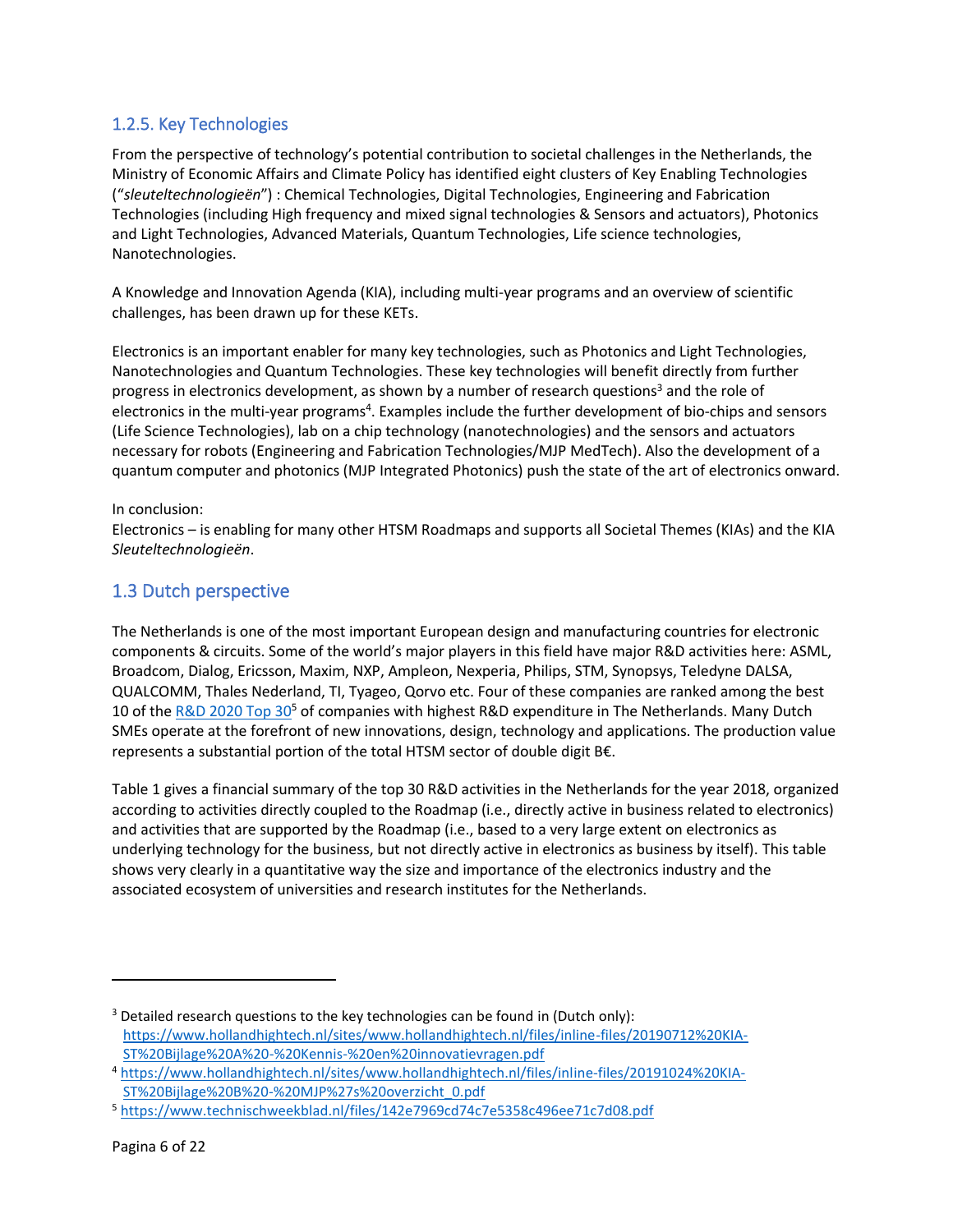| Summary of Top 30 R&D activities in the Netherlands (2018) <sup>6</sup> |       |  |  |
|-------------------------------------------------------------------------|-------|--|--|
| Directly coupled to HTSM Roadmap Electronics                            |       |  |  |
| R&D expenditures (M€)                                                   | 559   |  |  |
| Turnover worldwide (M€)                                                 | 11392 |  |  |
| R&D personnel in NL (fte)                                               | 3634  |  |  |
| Supported by HTSM Roadmap Electronics                                   |       |  |  |
| R&D expenditures (M€)                                                   | 2185  |  |  |
| Turnover worldwide (M€)                                                 | 36035 |  |  |
| R&D personnel in NL (fte)                                               | 12404 |  |  |

<span id="page-7-0"></span>*Table 1 Summary of Top 30 R&D activities in the Netherlands (2018)*

Dutch universities (TU Delft, TU Eindhoven and University of Twente) and knowledge institutes (ASTRON, CTIT, CWTe, Else Kooi Lab, ESI, Holst Centre (TNO & IMEC), MESA+, SRON, NIKHEF and TNO) rank amongst the most productive. The good position of Dutch industry is due to a long-lasting collaboration between industrial laboratories, research institutes and academia in the domains of technology, design, manufacturing and application. A large informal network allows the effective utilization of resources, resulting in joint product development, roadmaps and ecosystems around processing, circuit design, sensors and packaging and system development.

On 22 March 2019, ARTEMIS Industry Association released the results of a study into the economic and technical outlook for Embedded Intelligence [\[2\]](#page-21-3). Conducted by independent consultant Advancy, this report analyses the EU's Electronic Components and Systems value chain through a global lens. In doing so, it identifies areas in which further R&D&I investments will be vital in consolidating Europe's lead or in catching up with other international powerhouses. Currently, the EU is being outspent by the US, China, Japan and (in relation to GDP) South Korea.

According to the report, the world is on the verge of a "new industrial revolution." This represents not only an emerging General-Purpose Technology platform, but also a paradigm shift towards decentralized and software-oriented means of production. Embedded Intelligence – incorporating Systems of Systems, Embedded & Cyber-Physical Systems, Electronic Components and Embedded Software Technologies – is at the heart of this. Cyber-Physical Systems, in particular, serve as a bridge between the technology-rich, vertically-integrated physical world and the data-rich, lateral interaction-based cyber world. With factors like cybersecurity and interoperability as cornerstones, Embedded Intelligence lays the foundation for future breakthroughs such as edge AI, predictive maintenance and augmented reality.

Europe's major challenge is twofold: value is shifting not only geographically, but also along the value chain itself. China is a leading force in this; having overtaken the EU in terms of relative weight of GERD (Gross Domestic Expenditure on R&D) in recent years, it also announced an investment of USD 100 billion in its ongoing Five-Year Plan and 'Made in China 2025' initiative. Meanwhile, value is moving away from hardware and towards Systems of Systems, applications and solutions. This segment of the value chain is expected to grow tenfold over the next decade (reaching somewhere between USD 3.9 and 11.1 trillion), so Europe must position itself carefully in order to remain competitive<sup>7</sup>.

<sup>6</sup> R&D overzicht NL bedrijven 2019, Technisch Weekblad [\(https://www.technischweekblad.nl/files/e0f3dccb61897cc68a786ec53ddb039d.pdf\)](https://www.technischweekblad.nl/files/e0f3dccb61897cc68a786ec53ddb039d.pdf)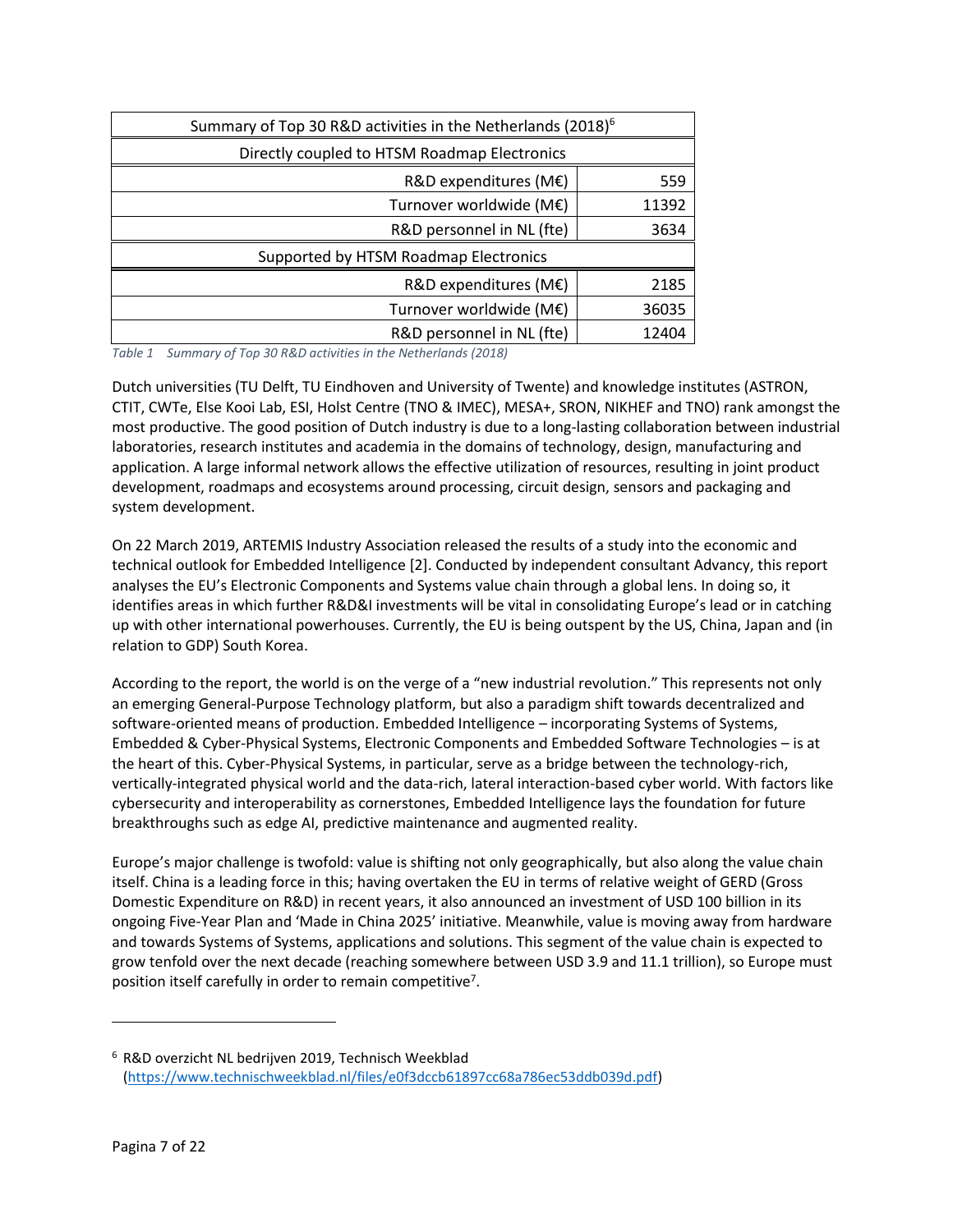Europe requires major contributions from the electronics industry to tackle the Grand Challenges of the 21st century as outlined by the European Commission. Based on the technological progress anticipated in the near future, there are excellent opportunities to realize break-throughs that will benefit society.

The EU has put an effort in becoming self-sufficient and independent on important critical areas of technology for high tech systems. The Netherlands has a strong position in several of these domains, from material analysis, wireless communication, and medical instrumentation, to detectors for particle physics and space exploration.

This roadmap has the ambition to expand this position in the next decade and outlines the necessary research directions. Two perspectives are essential: technological development (both process and design technology) and applications' focus. The crossings of these axes yield the most promising implementations.

# <span id="page-8-0"></span>2. Applications and technologies

# <span id="page-8-1"></span>2 .1 Technological development

[Figure 1](#page-8-2) below depicts the two essential technology developments that underpin the Electronics Roadmap: Miniaturization through More Moore and Diversification through More than Moore. They are described in detail in sections 2.1.1. and 2.1.2.



<span id="page-8-2"></span>*Figure 1 The combined need for digital and non-digital functionalities in an integrated system is translated as a dual trend in the International Technology Roadmap for Semiconductors: miniaturization of the digital functions ("More Moore") and functional diversification ("More-than-Moore").*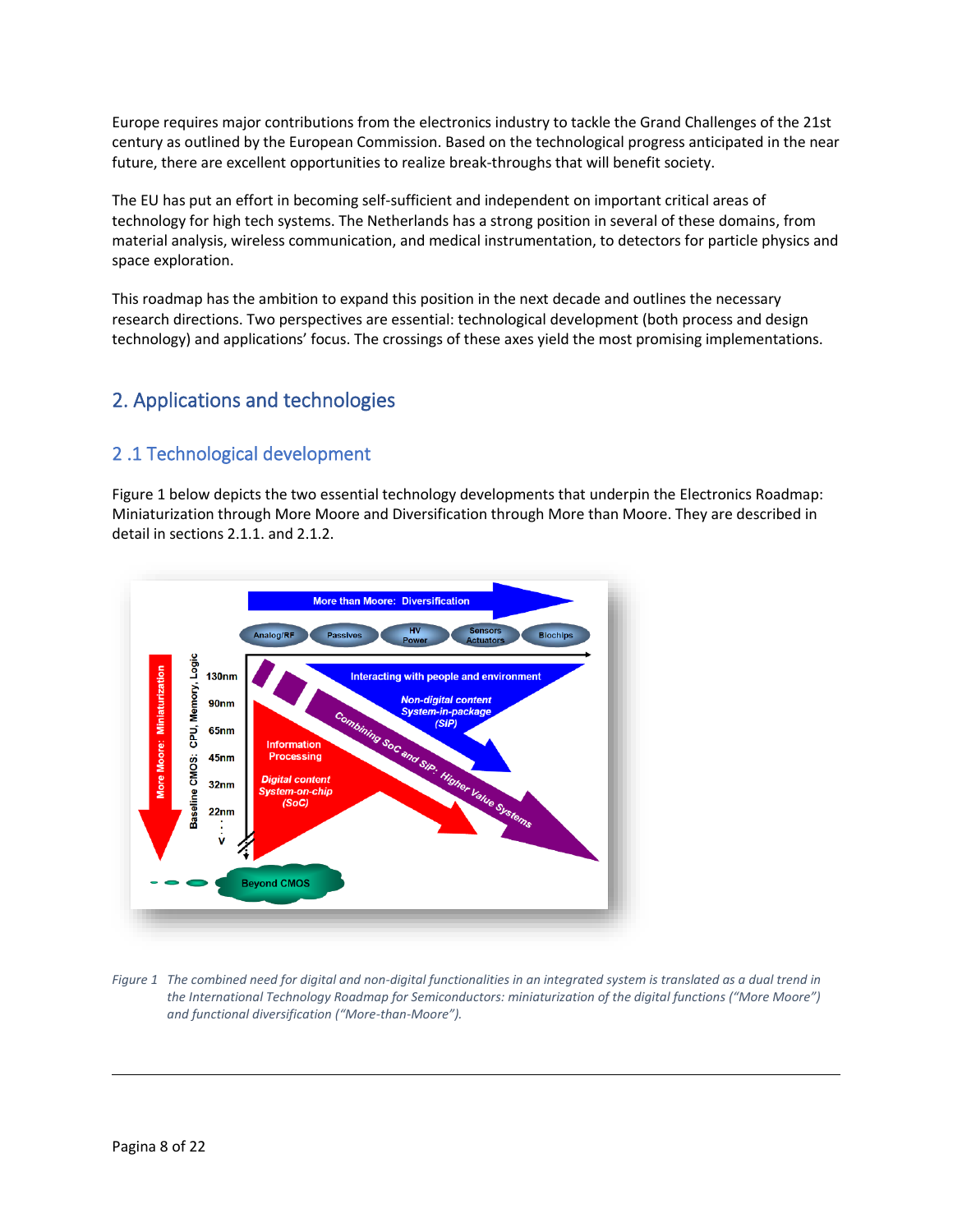### <span id="page-9-0"></span>2.1.1. More Moore

The main line of technology development under Moore's law is focused on digital CMOS scaling.

New hardware/software building blocks for advanced signal processing functions target mobile, IoT, Artificial Intelligence (AI) and automotive applications. The challenge is to deal with design complexity, product configurability and performance aspects (including power). This requires innovative hardware/software (multi-core) architectures in conjunction with new hardware/software verification technologies to master design complexity under stringent performance, energy and reliability constraints.

Advancements in technology push for growing integration of functions on a single die. Digital functions are extended with memories, input-output drivers, analog-to-digital interface, wireless interfaces and power management. Further functional integration will lead to system solutions with a minimum number of external components, thereby reducing the system cost and the energy consumption.

Extremely small dimensions and new materials (metal-gate, graphene, etc.) require design and model adaptations for every process node: new phenomena appear and old worries vanish. Slow degradation over life time, radiation hardness, reliability of components and the inherent variability require more attention. Future RF, analog and also digital design methodology will need to adapt to these new phenomena. Topics in the Dutch context: modeling of advanced devices and structures, incorporation in EDA tools, testing, advanced libraries and DSP architectures.

Downscaling and reliability demand circuit operation at (very) low voltages and power levels. New insights in circuit design, new technology options and the possibility to design intelligent analog and digital calibration mechanisms demand new system partitioning. Analog and RF components designed in scaled technologies can benefit from digitally-assisted and digitally-dominant design methodologies.

Dutch industry and academic research has an excellent reputation improving the performance of communication, radar, automotive and signal-processing circuits.

As the technological progress of advanced CMOS still continues, more advances in the neighboring "Morethan-Moore" areas can be expected. Many "More-than-Moore" technologies exist because they enrich the circuits to a diversification available in CMOS technology.

### <span id="page-9-1"></span>2.1.2. More-than-Moore

#### <span id="page-9-2"></span>*Analog and RF / High Frequency and Mixed Signal Technologies*

From the onset of the semiconductor industry, analog performance improvement has been at the top of the agenda. This is because overall electronic system performance depends crucially on the performance of the analog parts. Especially nowadays, given for example the increasing demands on bandwidth under severe power constraints, improving the analog (RF and mixed signal) performance remains a top priority.

Where in the early days advances in performance were primarily connected to technology improvements (e.g. for low noise or high power), nowadays researchers also use a highly creative toolbox and increasingly complex architectures to achieve the requirements set for future systems. Fueled by digital technologies, electronic systems have become extremely complex, in which analog, RF and mixed signal functionality is the main differentiator.

The Netherlands is world leading in this field. The presence of the complete chain, from research to end-user, in the form of academia, institutes, design houses, manufacturing SME's and system integrators consistently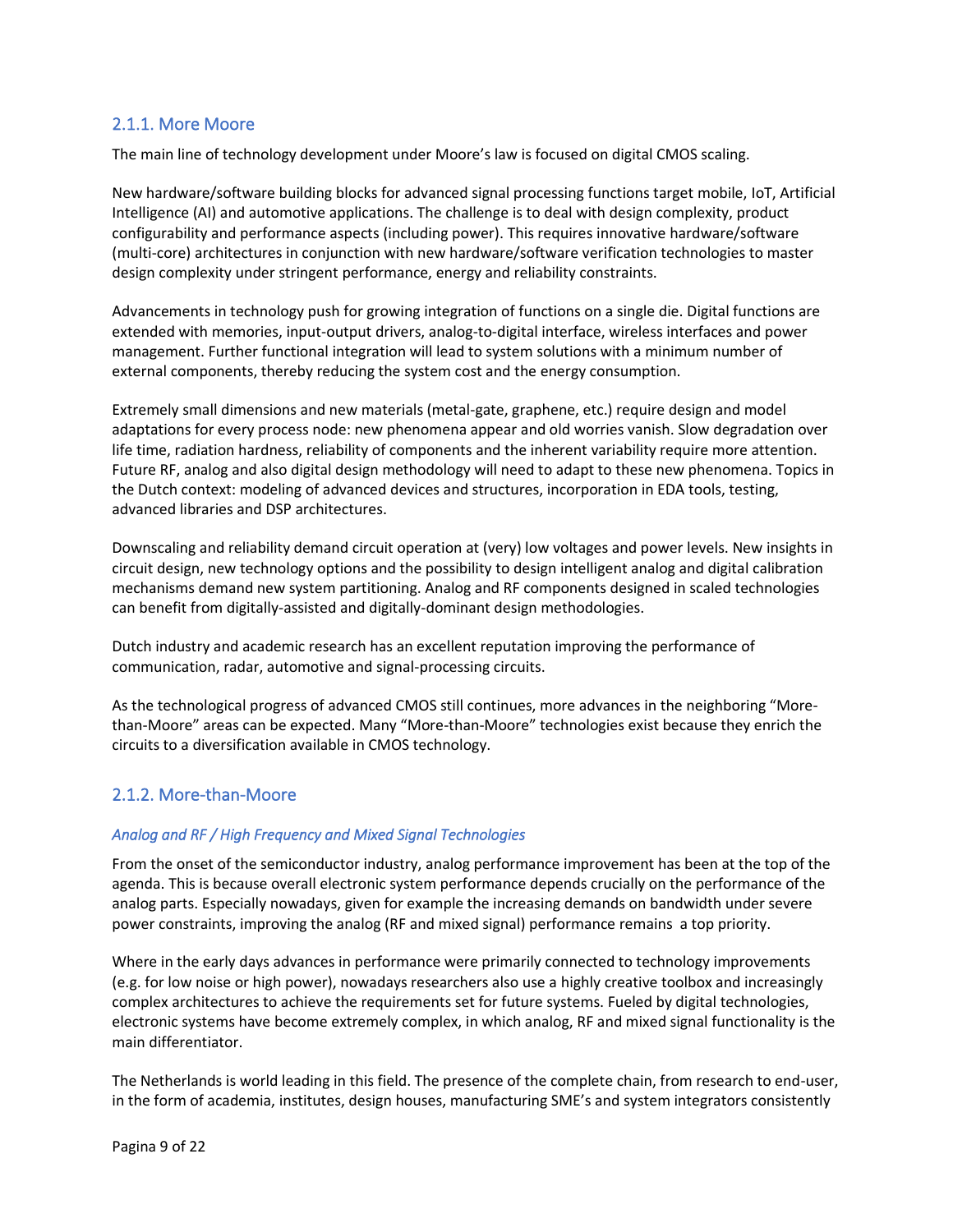leads to analog innovations with a worldwide impact. In the past Philips led the global TV market with their "one chip TV". Bluetooth and Wifi are Dutch inventions and these chips were and still are being developed in the Netherlands, making them better, faster and cheaper. Today we find Dutch analog/RF innovations in almost every electronic product: noise cancelling amplifiers and filters in smartphones, extreme low power wireless chips for communications including IoT and 5G , (defence) radar systems, but also precision sensor and actuator (audio) interfaces, circuits for power conversion, RF power generation and drivers. This has led to strong ecosystems of analog design companies clustering in the Eindhoven, Twente and Delft regions. Moreover, the demand from industry for analog and RF talent from universities in still undiminished. Global players even move design centers to the Netherlands because of the high quality and talent present in our ecosystems .

All large companies, design houses and SME's recognize that despite the big words about digitization in today's society, analog/RF design innovations are, and will remain, crucial. The Netherlands is and will remain the global hotspot in analog/RF design..

#### <span id="page-10-0"></span>*Sensors and actuators*

Sensors and Micro-Electro-mechanical systems (MEMs) can be seen as the eyes, nose and ears of mobile systems, such as mobile phones, cars, and robots. Similarly, actuators, such as motors, loudspeakers and valves can be seen as their hands and feet. Together, sensors and actuators are used in a vast range of applications, ranging from motor vehicles, water quality, chemical detection, personal security, conditionbased sensing to medical diagnosis. In the near future, sensors will be embedded everywhere, in our clothes or even on and in our bodies. Together with local artificial intelligence, they will make everything "smarter". Smart sensors will be interconnected via the internet (the Internet of Things), respond in real-time to dynamic and complex situations, while maintaining control, system safety and reliability. In turn, they will enable smart systems that are self-adaptive, robust, safe, and intuitive.

The leading position of Dutch academia, institutions and industry in this field is based on an excellent educational system, the presence of several top experts, and a strong focus on applications. In the short term, sensors based on standard IC/MEMS technology such as temperature sensors, force sensors and Coriolis flow sensors will soon be on the market. Medium term topics are gas sensors (Micro-Gas Chromatographs for food monitoring or for health applications), various (3D) imaging technologies, and advanced patient monitoring systems. Micro-actuators are still relatively unexplored, and have a large longterm potential. Also on the horizon are radical new solutions, which will gradually make their way to the market. Some promising examples are lab-on-a-chip systems and nuclear magnetic resonance (NMR) systems for low-cost chemical analysis, THz imagers for non-destructive material analysis, implantable actuators and sensors, and the integration of photonic functions on CMOS. New material such as graphene and silicon carbide will open the way to sensors that can function in harsh environments, while sensors based on quantum principles, e.g. kinetic inductance detectors (KIDs) will achieve fundamental detection limits.

#### <span id="page-10-1"></span>*High Voltage and Energy*

High power electronics is required for conversion of electrical energy for transport, storage or usage of electrical energy. With the strong trend towards a more electrical society, the need for high performance power electronic systems increases. Especially for industrial and energy applications this requires high reliability, long life time high efficiency and low cost of ownership.

Latest wide bandgap devices (such as SiC and GaN) promise huge improvement on component level with respect to high working voltage and efficiency. But new packages, topologies and design rules are required to make full use of these promises. With lower switching losses the switching speeds can be significantly increased, which results in converters with smaller magnetics, higher power density and, in the end, lower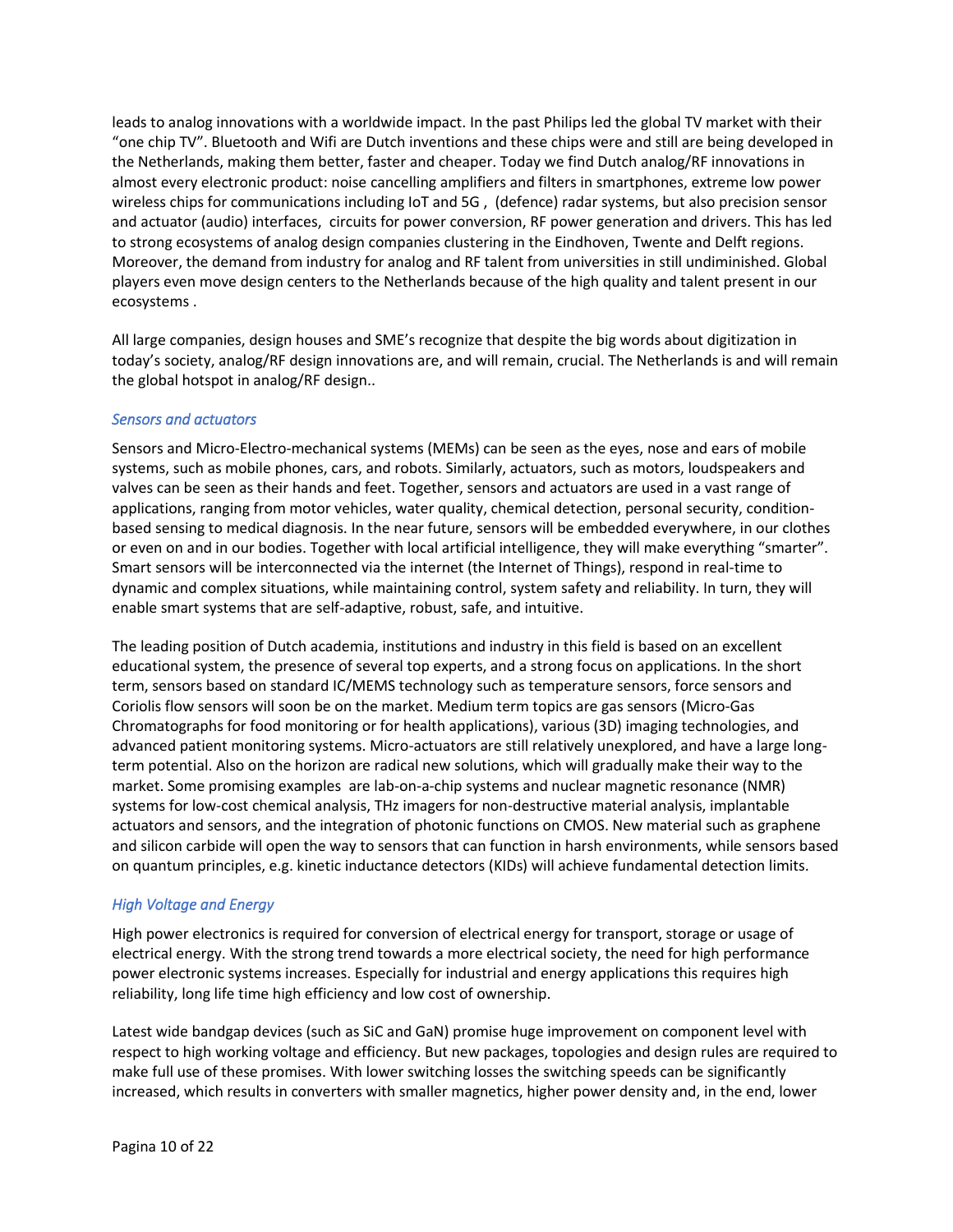cost. The high switching frequency can also help in those applications which require both high power and high accuracy, for example in positioning, imaging, or plasma processing. A big challenge with the increased switching frequencies is to comply with the latest EMI requirements, especially if power electronic converters are used close to residential users.

For very high power applications (for example, energy storage or electrolysis), stacking of topologies is required both in voltage as in current levels to reach the demanded power levels. This ads more complexity in control, but also the possibility to make the system redundant for component failures. With the foreseen large penetration of electronic converters, the interaction between the converters can become critical. This requires new 'resilient' control and communication approaches, which are only possible with advanced digital control, including AI.

#### <span id="page-11-0"></span>*Large Area and Flexible Electronics*

Flexible electronics will lead to ultra-thin, flexible electronic products such as curved photodetectors, foldable displays and skin patches that measure vital signs. New printing technologies allow for a relatively easy realization of distributed electronic functionalities on large surfaces. There has been already for a number of years strong industrial interest to print arrays of sensors on such large surfaces. Examples are photodetectors for imaging and sensing applications, pressure sensors (shoe inlays, smart bedding) and also temperature sensors (thermal mapping). The capability of the printed sensors will be further increased in the coming years by materials and technology innovation, in a close interaction between academia, research institutes and industry.

The use of flexible substrates in combination with novel deposition technologies also enables new production methods of solid-state batteries that will play a critical role in the energy transition, for transport (electric vehicles) and energy storage (smart grid), as well as IoT and consumer and health applications.

#### <span id="page-11-1"></span>*Terahertz*

Terahertz sensor technology has been identified as an important tool in the areas of safety, security, nondestructive inspection of materials, for instance in process control and medical diagnostics applications. The THz frequency band ranging from 100 GHz to 3000 GHz is also of high relevance for future 6G high-speed short-distance communication applications. Research and development in this area will lead to communications systems with much higher data rates, better radar and localization systems, high-resolution imaging and better ways of identifying dangerous substances and control production processes. 5G and future 6G high data rate communication systems and high frequency car-radar systems will grow continuously over the coming 10 years with large industrial players. Strategic new terahertz applications in sensing and imaging are currently in the developing phase often in niche markets, opening opportunities for SMEs. Some concrete examples, relevant for the Dutch industrial ecosystem, include measurements on plants in greenhouses to reduce the use of pesticides, high resolution terahertz microscopy for e.g. cancer margin detection and security control cameras at harbors, airports and sports stadia.

Many challenges need to be overcome to build systems in this region of the spectrum. Specifically, signal generation, conditioning and detection in Silicon as well as III-V technologies or in hybrid electronic-photonic modules should be addressed to improve the performance in the lower THz range and enable systems in the frequency range above 1 THz. Next to this, for successful system integration, antenna/antenna array technology, novel beam steering systems as well as fast AD/DA converters and advanced signal analysis needs to be researched and developed for the different application areas.

The research effort should be focused on two areas: 1. Affordable high performance systems for imaging, spectroscopy, localization and communication and 2. Study of new applications in the THz frequency range, including the required signal processing and the use of artificial intelligence techniques. On the medium to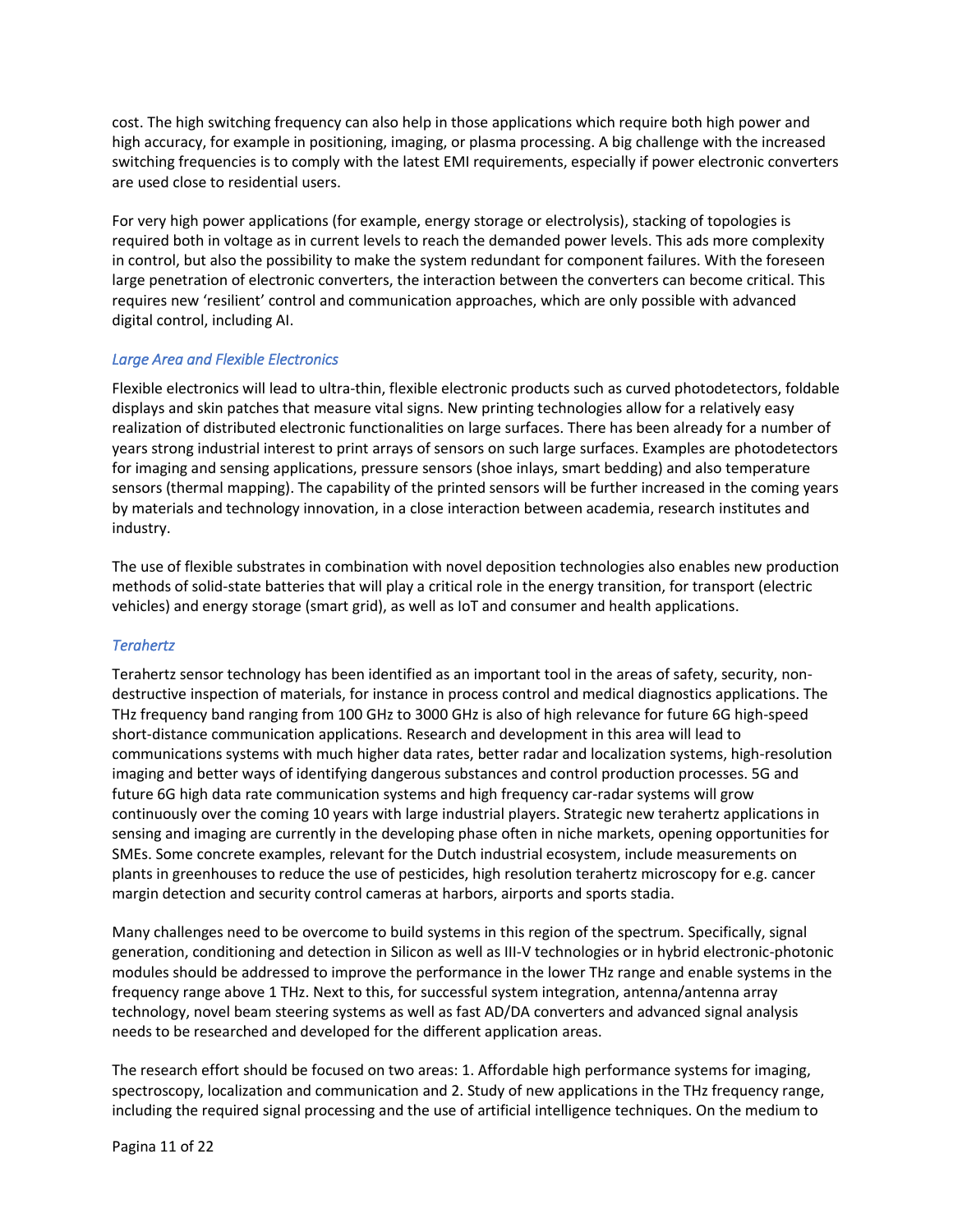long term, the use of terahertz technology by non-specialists outside the laboratory walls can lead to a multiplier effect that can grow the market volume in the future.

#### <span id="page-12-0"></span>*From packaging to system integration*

The integrated circuit is today synonymous with the concept of technological progress. Integrated circuit (IC) chips are now much faster and smaller and the packaging is more efficient, reliable, and cost effective. Historically, the leading industry trend was or still is in Moore's Law, elaborated in roadmaps such as the NTRS, ITRS and IDRS [\[3,](#page-21-4) [4\]](#page-21-2). However, as downscaling becomes more costly, fewer companies are capable to follow Moore's law [[5,](#page-21-5) [6,](#page-21-6) [7\]](#page-21-7). Although novel 3D device architectures are proposed to keep Moore's law in its scaling path [\[8\]](#page-21-8), packaging is increasingly recognized as a means of driving the performance growth of microelectronics. [\[9,](#page-21-9) [10,](#page-21-10) [11\]](#page-21-11) and is further elaborated in the heterogeneous integration roadmap (HIR) [\[12,](#page-21-12) [13\]](#page-21-13). As evolved from the NTRS and ITRS, the IDRS is focussing on front end semiconductor/computing domains, while the HIR has the focus on the integration of separately manufactured components from very different domains into a higher-level assembly (System in Package SiP) that provides enhanced functionality and improved operating characteristics [11].

An example of such an higher level assembly is given in [\[14\]](#page-21-14), Multi domain/heterogeneous or 3D integration examples can be found in [\[15\]](#page-21-15), [\[16\]](#page-21-16) (liquid cooling for computing and power respectively) and [\[17,](#page-21-17) [18\]](#page-21-18) (RF and 5G applications). Furthermore, integration of more components in a SiP enables health monitoring [\[19\]](#page-21-19) for advance life cycle management.

Aside from the integration to enhance the SiP functionality, the conventional method of building increasingly larger systems on chips (SOC) has become less and less appealing, both technically and financially. Hence, major semiconductor companies are designing products that break the larger designs into smaller pieces ("chiplets") and combine them [[11,](#page-21-11) [20,](#page-21-20) [21\]](#page-21-21). This not only enables the integration of known good dies (KGD), but it also enables the re-use of IP blocks in other or future SiP products. Currently, chiplet technology is applied in the computing domain, however as this technology matures, applications in other HIR domains will follow, a trend that will put packaging in the center of system integration.

Not only the requirements of enhanced functionality drives the packaging R&D, emerging wide bandgap semiconductors (WBS) with their higher operating temperatures, requires novel packaging materials and processes such as nano metallic die attach and sintering processes[\[22,](#page-22-0) [23,](#page-22-1) [24\]](#page-22-2) and ceramic encapsulation [\[25\]](#page-22-3). Also trends such as a cost reduction requirement in ultra-small discrete device packaging or micro led displays requires solutions for high volume pick & place, die attach and encapsulation.

In the broad field of micro technologies, packaging is the final manufacturing process transforming semiconductor or micro devices into functional products for the end user. Therefore, the packaging industry has developed specific encapsulations for a broad range of devices from different domains such as microelectromechanical systems (MEMS), bio-MEMS, and nanoelectronics, bioelectronics, RF and power electronics and organic light-emitting diodes (OLEDs), photovoltaics, and optoelectronics etc..

Obviously, in device packaging, the materials and processes are optimised to match with the device characteristics. However, as conventional packaging will evolve towards system integration enabling multi device package or system in package (SiP) processes and materials must meet more boundary conditions compared to packaging a single device. There is no single packaging technology that can serve this multi scale multi domain needs, hence it is clear that either monolithic homogeneous or heterogeneous integration at the die level or heterogeneous integration at the package level requires novel packaging solutions to optimize system performance and minimize cost.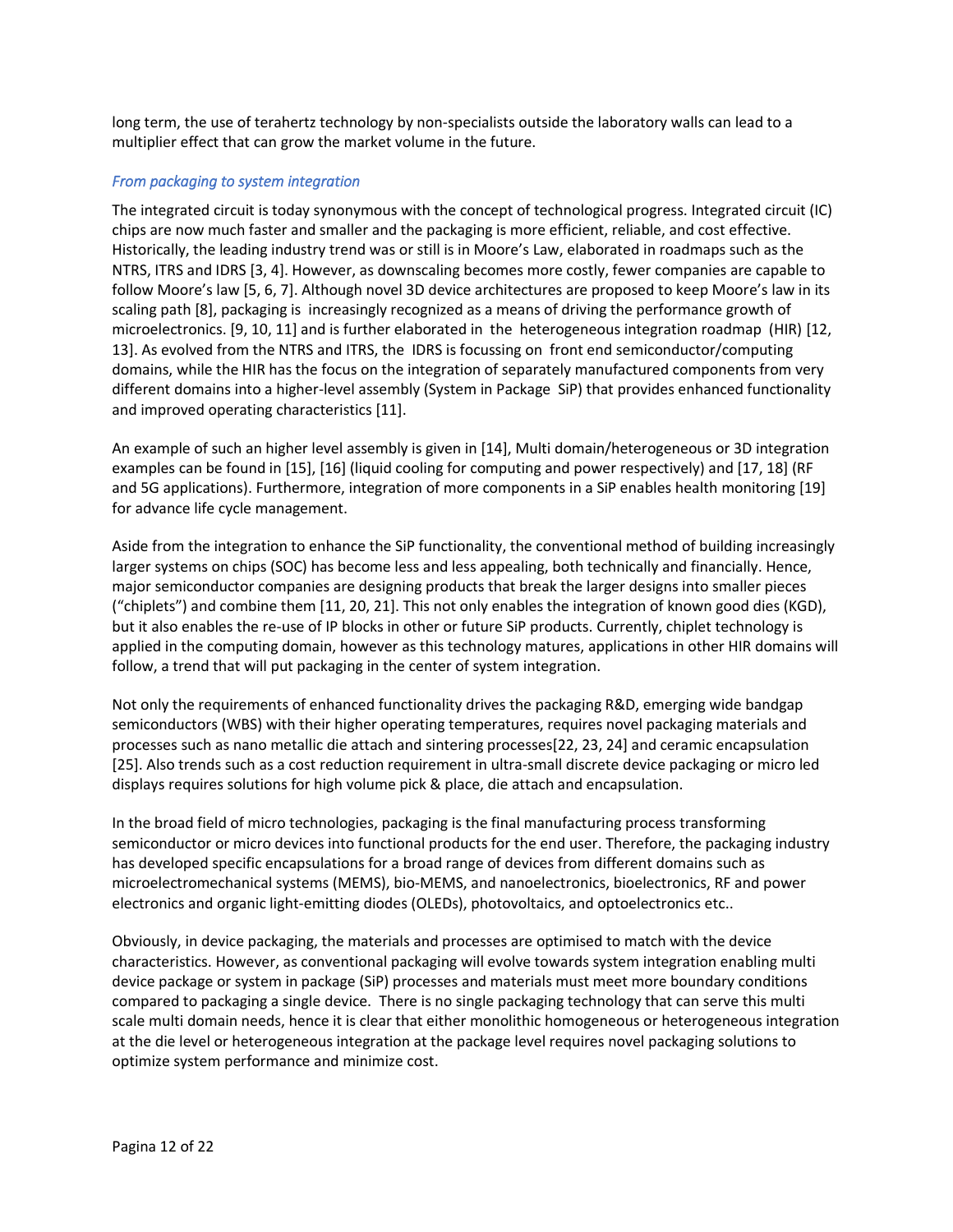Global trends in micro system technologies will put packaging in the center of system integration, not only for the high end SiP's, where packaging is the enabler for system integrations, also for applications such as discrete and power packages, where the right materials and processes enables the system to operate reliable at low cost. Furthermore, heterogeneous integration (HI) will broaden the spectrum of applications for which packaging solutions are required, hence the increasing volumes are spread over multiple applications with shorter time to market and closer to the regional markets.

#### <span id="page-13-0"></span>*Micro System Integration*

Dutch companies have developed a strong presence in the fields of design, fabrication and applications of novel microsystems. The already available know-how in microelectronic IC technology enabled this development to cover areas such as photonic communication & sensing technologies and more currently bioand nano-enabled devices like fluidics and biosensing. Companies such as Micronit, Phillips Innovation Services, Smart Photonics, Lionix, Bronkhorst, SmartTip, Mimetas, etc. lead the transformation of established microelectronic technologies into wide-use microsystem platforms where applications meet solutions through design, knowledge and adaptability.

Fluidic devices with integrated electronic as well as biological functions, when miniaturized and applied on the large scale, are set to address the challenges of Health & Care via improved diagnostics in home situations and in infectious disease prevention. MEMS sensing & control devices with integrated electronic and fluidic aspects find their way to portable desalination machines and in other purification apparatus with large impact towards solving the challenges of Water, Food and Agriculture. Others use integration of sensitive IC electronics and chemical nano-coatings to sense ppm or even ppb concentrations of gaseous volatiles in air.

Nevertheless, the inherent complexity of these combined-aspect devices requires knowledge of the various interactions across the functional domains: electric-chemical-optical-fluidic-biological. In order to address the modern societal challenges in the Energy, Healthcare, Food and Security areas, efforts will need to focus on several areas: a) knowledge, methods and tools in the areas of predicting device reliability, b) improving designability via smart EDA tools suited for multi-physics design flows, c) improving production & test technologies as well as d) continue transferring knowledge between the functional domains.

# <span id="page-13-1"></span>3. Priorities and implementation

### <span id="page-13-2"></span>3.1 Roadmap program

The ambitions of the HTSM-roadmap on Electronics have been captured in five themes that cover both the industrial research ambitions in this roadmap as well as the directions in which the academic education and research will develop. The themes are driven by the many needs of the applications that depend on the developments in Electronics. These requirements and applications have been described in the previous chapters.

The topics that are executed within the program on Electronics can be grouped in the following five themes.

## <span id="page-13-3"></span>Theme 1: Dealing with technology progression in terms of performance, reliability, functional safety and circularity.

Every new process node or derivative requires adapting the electronic system and its components to the changing set of boundary conditions which are driven by application mission profiles. With new demands on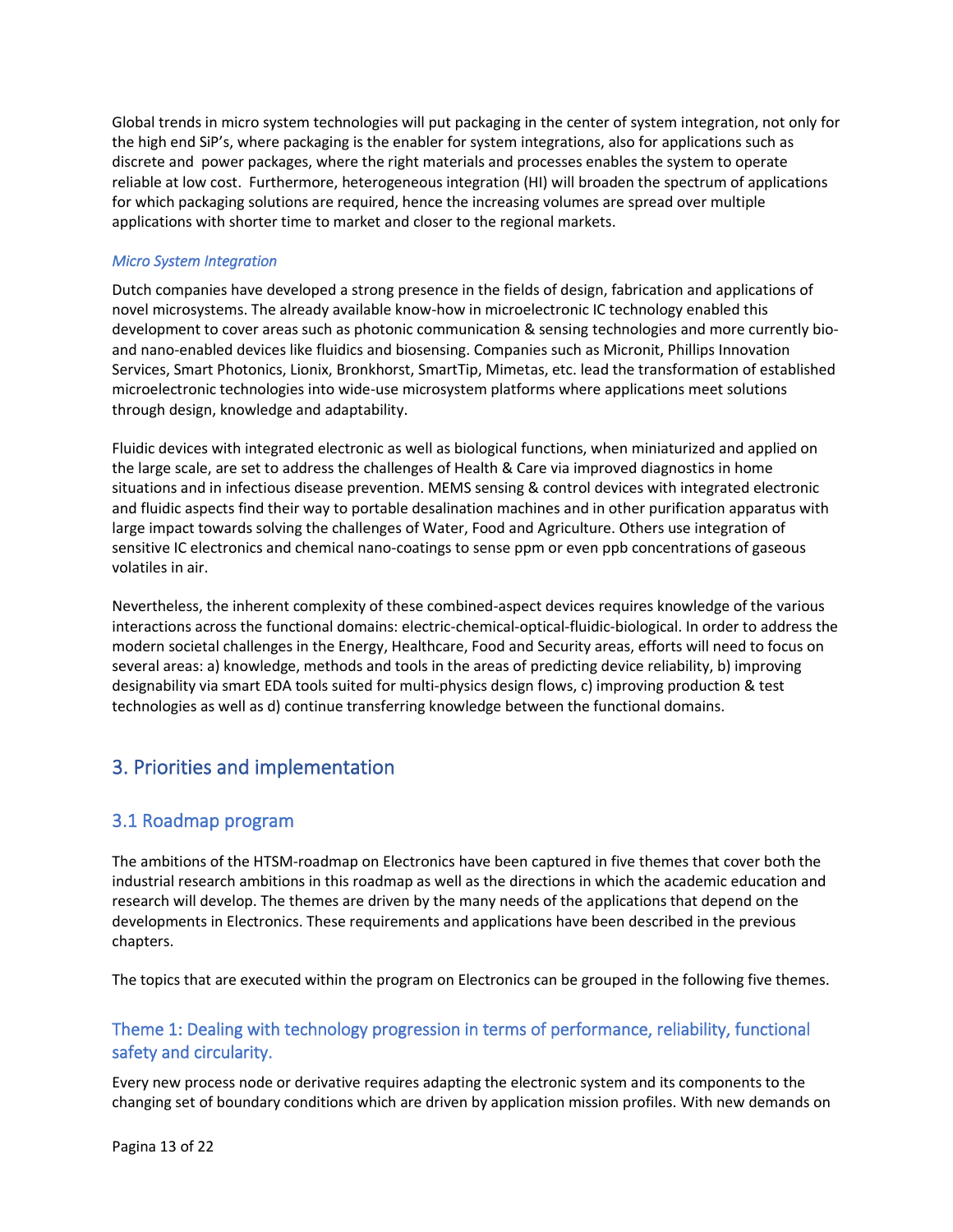power supply, increased variability, and higher performance and safety targets at lower energy consumption, often radical concept changes are needed. Due to the reducing margins in technology, new green packaging materials, reliability issues and (slow) degradation, achieving a good performance over the entire lifetime is not trivial. These problems are accelerated with aggressive voltage scaling all the way to the near threshold to improve the energy efficiency under limited performance conditions.

The focus area is not confined to the More Moore technology only. Also More-than-Moore devices, like the integration of sensors in silicon, high voltage and high power devices, or integration of passives will lead to additional, performance, reliability and robustness problems. Physics of failure, new materials for chip integration and packaging, new models such as digital twins to predict failure and monitor degradation and new circuit topologies and subsystem solutions (reconfigurable, modular, low-power signal processors) are needed in communication domains, sensor interfaces and energy converters. The challenges are multidisciplinary, multi-scale (failures start e.g. at the passivation layers, crack growth is nano/micro-scale, diffusion and corrosion through ion-transport and can affect system level), multi-physical (thermomechanical stress, electro galvanic corrosion, material diffusion processes, e.g. mechanical, electronic, material or thermal failures etc.) and require interaction between technology, different fields of expertise (material science, electrical and mechanical engineering) circuits, architecture, and system.

Another factor in the guaranteed lifetime of an electronic solution is the upgradeability and predictive maintenance of the system. By monitoring critical electronic systems, with dedicated build in sensors and monitoring devices and connecting it to a digital twin one can plan for maintenance before a system breaks down, thereby preventing unnecessary risk and cost of random failures. E.g. the lifetime of a car may be reduced if the electronic hart of the car can't be upgraded to new standards or new technology advancements.

At the same time that life time is a challenge as described we need to guarantee the safety for the users and their environment.

Functional safety is the part of the overall safety of a system or piece of equipment that depends on automatic protection operating correctly in response to its inputs or failure in a predictable manner (failsafe). The automatic protection system should be designed to properly handle likely human errors, hardware failures and operational/environmental stress.

Several Safety Standards and regulations are there for Automotive, Medical devices, Transport sector, Nuclear plants etc. The use of automated electronic control systems is expanding in recent years, and reliability and safety requirements are becoming very important factors in electronics and system design.

Although electronics constitute an indispensable part of everyday life, their hazardous effects on the environment cannot be overlooked or underestimated. The interface between electrical and electronic equipment, new materials and the environment takes place during the manufacturing, reprocessing, and disposal of these products. Urban mining and the reprocessing of materials from electronic waste can result in reduced demand for raw materials, reduced consumption of basic resources, allows for job creation and less energy used in the manufacturing process.

The emission of fumes, gases, and particulate matter into the air, the discharge of liquid waste into water and drainage systems, and the disposal of hazardous wastes contribute to environmental degradation. In addition to tighten regulation of E-waste recycling and disposal, there is a need for policies that extend the responsibility of all stakeholders, particularly the producers, beyond the point of sale and up to the end of product life and a technical need to enable circularity: use of new and better (green) materials in our electronic assemblies which are easier to separate and reuse, for example eliminating Au and Pb and replacing it with Cu.

Pagina 14 of 22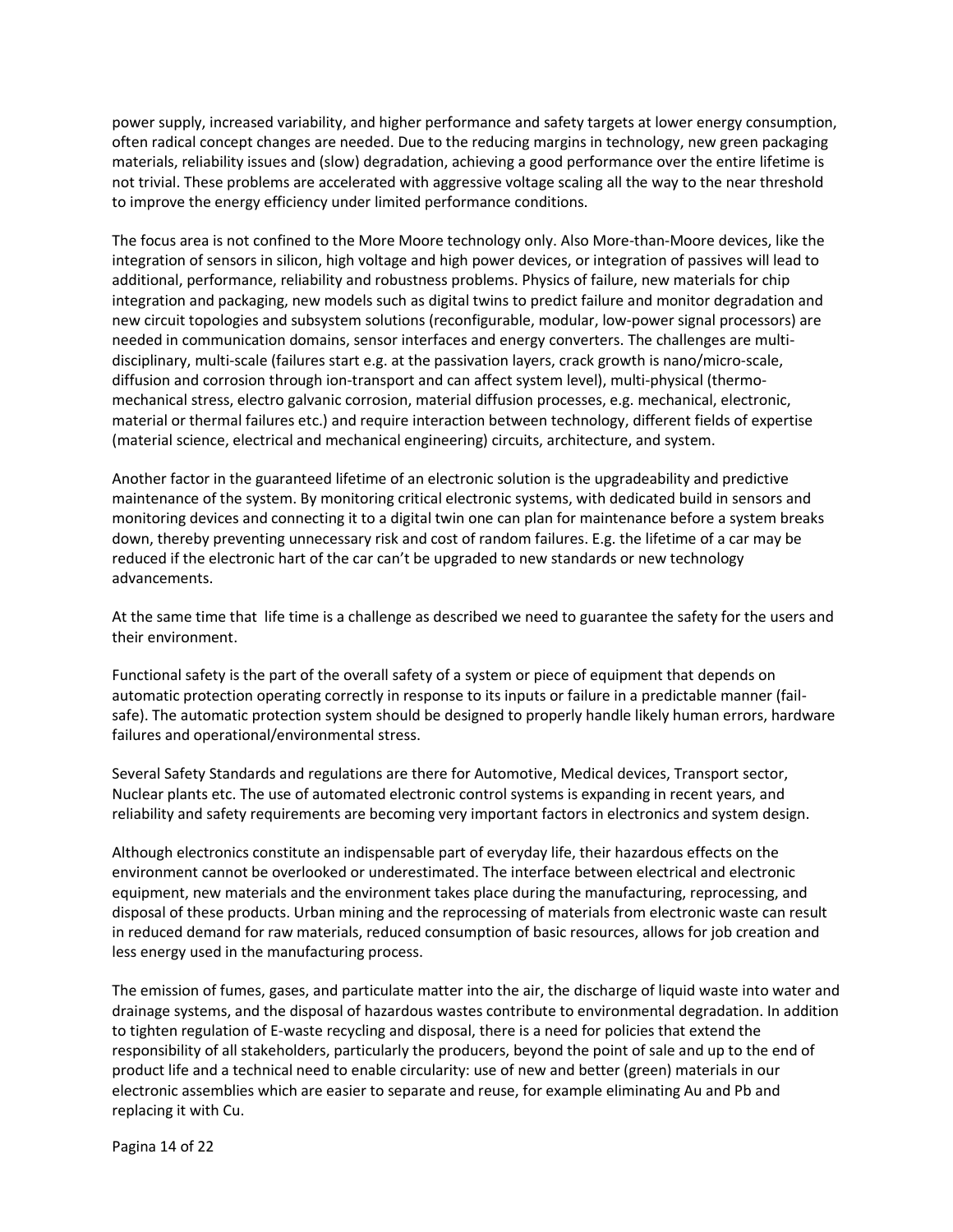The electronic industry needs to bring innovations within the theme of extending life time of solutions and products to guarantee less E-waste at the same time as guaranteeing fail safe solutions. Moreover, technology progression can also lead to more integration, miniaturization, modularity, recyclability and therefore less E-waste. The research that drives technology progression with the goal of E-waste reduction and system upgradeability are key areas to be addressed.

Theme 1 partners: Dialog, Else Kooi Lab, Holst Centre (TNO & IMEC), MESA+, NEXPERIA, NXP, Salland Engineering, Synopsys, Technolution, TNO, 4TU, SystematIC,

### <span id="page-15-0"></span>Theme 2: Electronics for radio communication and radar.

Communication systems connect the world. This application field will remain for decades one of the dominant system drivers for electronic components and circuits. Ranging from relatively low-performance but ultra-low energy sensor communication to high-performance radar systems, many novel applications and implementations are expected.

With cheaper components in smart packages, Ultra Low Power Networks (LAN, PAN, BAN, zero net power) equipped with sensors will enable the monitoring of parameters, going from body centric to large and complex infrastructures "Internet of Things". An optimum integration in the network is required. The ultimate goal is to strive for net-zero power devices, where nodes in a network harvest their energy from the environment. Electronics for IoT is described in detail in Theme 3. A system-level power optimization approach by applying the broader concept of RF/analog/digital co-design will enable a mixed-signal design and/or heterogeneous design containing More-than-Moore components.

Co-operative networks and cognitive radios use the available bandwidth and are carrier-frequency adaptive. Especially in the lower frequency bands (< 5 GHz) traffic congestion can be avoided. On electronics level this requires broadband radio circuits. The traditional radio paradigm, from antenna, architecture and circuit design must be reinvented. The push towards higher bandwidths, accuracies and higher energy efficiencies in RF circuits, conversion topologies, drivers, power-amplifiers etc. is essential to enable this development.

The need for more bandwidth on one hand and the issues related to efficient spectrum management on the other hand will require very demanding specifications on analogue and mixed-signal circuits with respect to pulse shaping/modulation, robustness, resilience, re-configurability, frequency selectivity and linearity. Technology breakthroughs in these areas are necessary. Future 5G systems will open a mass market for millimeter-wave circuits and advanced beamforming architectures.

More and more high-frequency electronics are needed for the ever-increasing data throughput on a ubiquitous wireless infrastructure. 60GHz wireless systems have been developed, car radar electronics will be centered around 77 GHz, and Terahertz frequencies will be introduced. The THz frequency band has unique properties as spectroscopy of materials, imaging capabilities and an extremely high bandwidth for future communication systems. These unprecedented high frequency and high bandwidth systems are an enormous challenge for electronics and require new insights in working principles of new electronic devices working far beyond today's frequency limits. Applications range from astrophysical research to security. Sensors developed in the THz domain for professional applications (e.g. space) will penetrate in other application areas (security, health).

Active digitized arrays will steadily replace single receivers and transmitters. Individual users will receive their information through tailored, user-centered beams. Depending on the optimal partitioning of the system digitization will be performed on either the element level or on array level.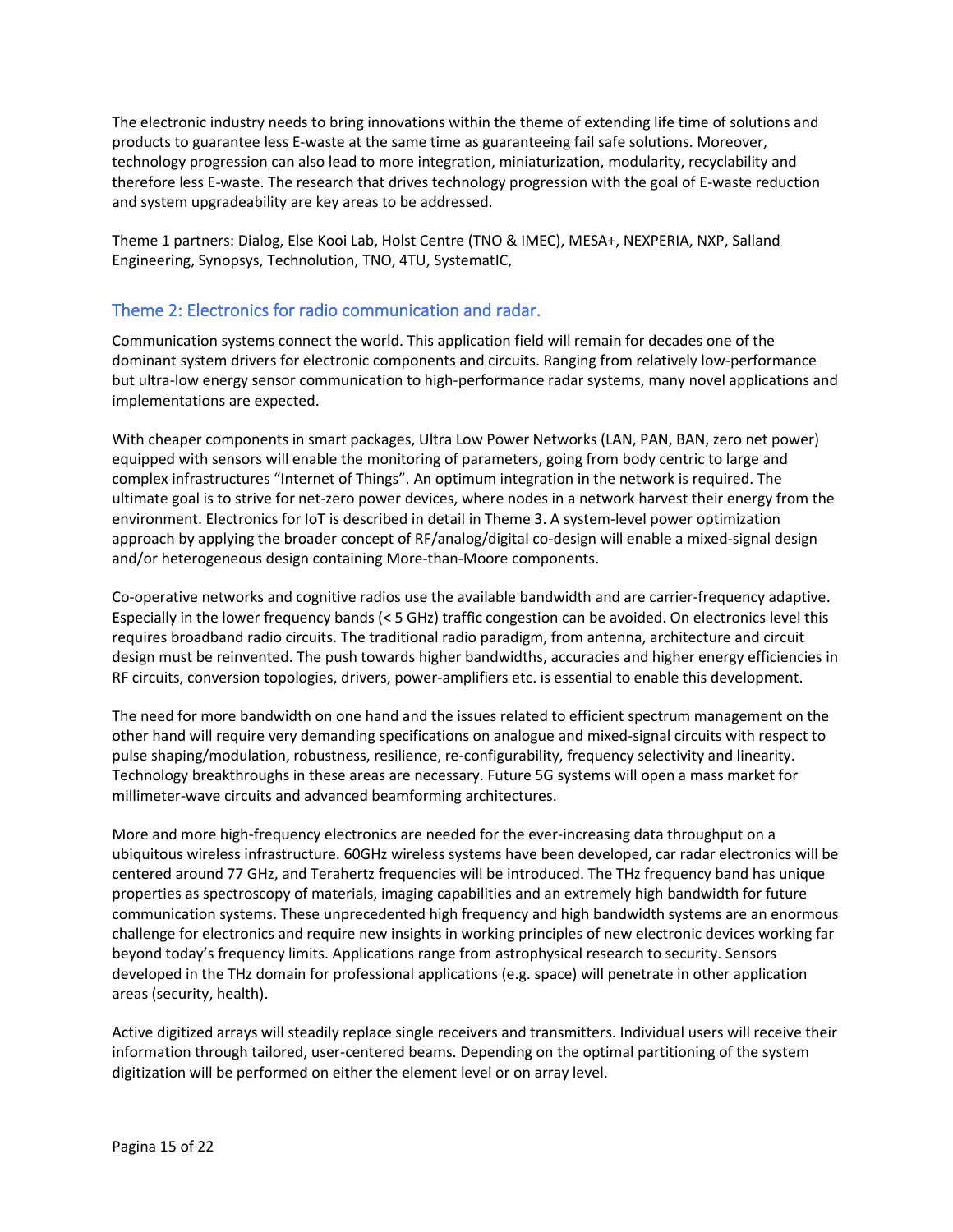Theme 2 partners: Ampleon, Ansem, Antenna Company, ASTRON, Boschman, Bruco, CTIT, CWTe, Dialog, DIMES, Holst Centre (TNO & IMEC), ItoM, Keysight, MESA+, NXP, Salland Engineering, Sencio, Qorvo, Qualcomm, SRON, Teledyne DALSA, Thales Nederland, TNO, 4TU

# <span id="page-16-0"></span>Theme 3: Smart circuitry for Internet of Things, home-, building- and industrial automation.

The last decade has seen great advances in the realization of the Internet of Things (IoT). Not only through the introduction of new enabling technologies such as Narrowband-IoT and 5G connectivity, but also with the penetration of a wide range of applications in multiple domains. This has a considerable impact on the way we live and work. Combining a combination of several functions is essential to come to self-managed, costeffective and durable solutions:

- Sensors are the essential *eyes and ears* of the Internet of Things. From basic physical parameters (acceleration, temperature, pressure, ...) via monitoring activity (presence, motion, ...) and vital signs (ECG, breathing rate, ...) to awareness of our surroundings (air quality, light conditions, proximity, ...). Specific solutions often require today a More-than-Moore implementation, but a relentless drive will continue to push sensor systems to CMOS implementation for cost reasons and mass adoption.
- Low power radios of multiple standards are employed in parallel or combined, and new standards will emerge over time to facilitate solutions that build on information from multiple domains.
- The implementation of smart algorithms enhances sensor readings. Combining data from multiple sensor modalities with advanced algorithmic approaches will allow for feature extraction in the sensor unit itself. Artificial Intelligence is rapidly becoming a key ingredient, not only in the cloud, but also in distributed (extreme) edge nodes with severe power and size constraints.
- A connected world with distributed data analysis needs a high level of security that is built into the solutions from the very beginning. Security and user authentication are essential ingredients to create trust in safety critical applications.

Today, these developments provide the means to make the next step in automation of homes, buildings, and industrial sites. Multimodal interconnected sensor nodes embedded in our environment facilitate the transition to surroundings that predict what is needed instead of react to what has already happened. This step from 'one size fits all' to truly personalized solutions will open a realm of new possibilities that build on the Internet of Things

Theme 3 partners: Ansem, Bruco, Dialog, Eindhoven Energy Institute, Holst Centre (TNO & IMEC), Keysight, NXP, Technolution, Sencio, Systematic, Teledyne DALSA, TNO, 4TU, CTIT, CWTe

### <span id="page-16-1"></span>Theme 4: Heterogeneous integration and packaging.

**Heterogeneous Integration** refers to the assembly and packaging of multiple separately manufactured components onto a single chip in order to improve functionality and enhance operating characteristics.

Since the start integration of more than one transistor we followed Moor's law to decrease the technology and on the other hand to increase functionality per area[. Figure 2](#page-17-0) shows the functional density over the years an[d Figure 3](#page-18-1) shows the performance increase over the years. The growth rate of the functional density as well as the performance per area is slowing done even more efforts has been spent. The only way to get a suitable growth rate is to use the right chip technology (Si, GaN, SiC, GaAs) for the right functionality and to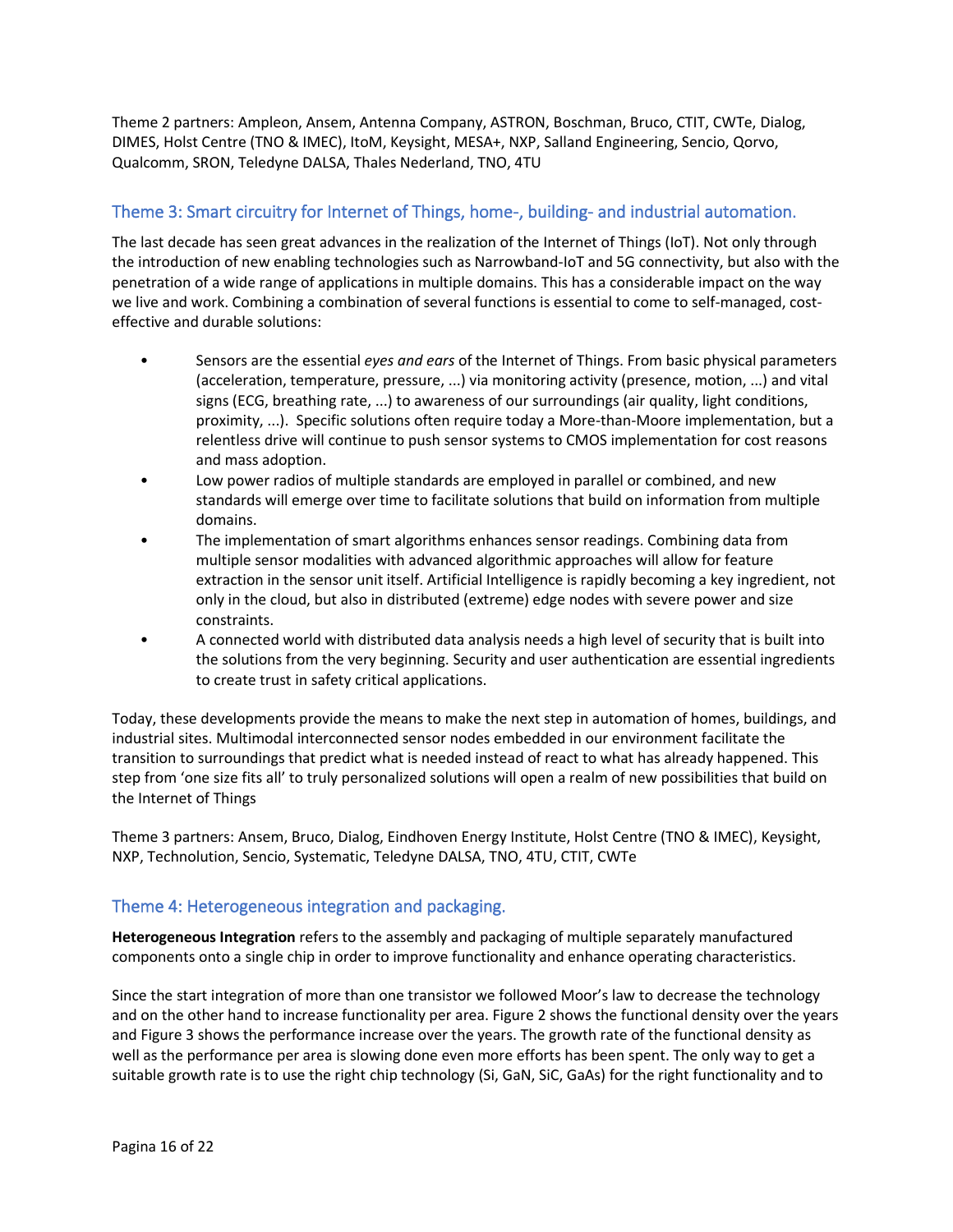integrate these different technologies into one package. This means a totally different thinking of circuit design as the package and assembly technology need to be considered from the start of the development.

#### **Application driven**

The upcoming markets like IoT or 5G require high bandwidth networks to cope with all the generated data. Artificial Intelligence (AI), crypto currencies and data security require huge calculation power. So high bandwidth and high computing power are the main driving factors for a higher integration level.

#### **Challenges**

The main challenge is on the one hand the energy required to run the application driven demands and on the other hand to get rid of the generated heat by the applications. The higher the computing power or the frequency of high bandwidth connections the shorter the interconnects between different electronics devices should be, as longer lines/interconnects mean transmission loss or unexpected radiated transmissions or cross-talk which all degrade the entire system performance. Higher bandwidth or more computing power requires also increasing amounts of interconnections like e.g. 2.500 connects within an area of 5x5 mm.

A lot of these challenges can be addressed by heterogenous integration and packaging.



<span id="page-17-0"></span>*Figure 2 Increase of functional density*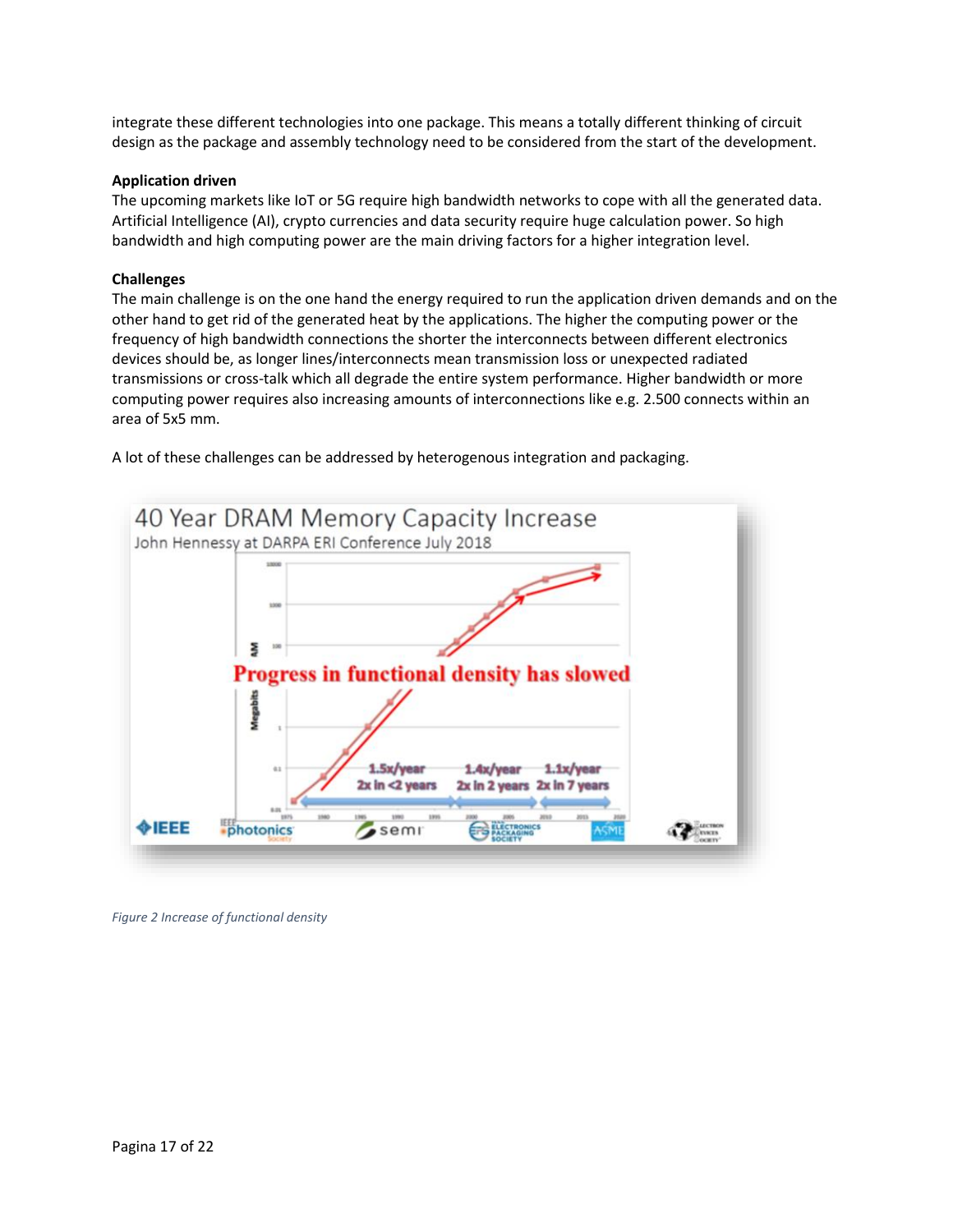

#### <span id="page-18-1"></span>*Figure 3 Performance increase*

Theme 4 partners: Holst Centre (TNO & IMEC), NXP, CITC, Sencio

### <span id="page-18-0"></span>Theme 5 Electronics for scientific instrumentation and for harsh conditions.

Advanced components and circuits with extreme performance levels allow building instruments that enable breakthroughs in many scientific areas. The Netherlands has a strong position in several of these domains (material analysis, medical, robotics, microscopy, lithography, photonics, and detectors for particle physics and space exploration).

This field produces vehicles to explore extreme operating conditions and is of significant value for industrial and scientific instruments.

The instrumentation and space challenges lie in the field of very low power and low noise circuitry, increased intelligence per pixel (per square micron), radiation hard electronics, and high speed (wireless) data transceivers. Another challenge is the low-cost and efficient integration of electronic circuitry with photonics for various applications, from new sensors with interferometric readout to very high-speed data communication links. Further research is required on 3D integration & packaging, temperature stability, and cooling for optimal integration of components in a final instrument.

For automotive (under the hood) and industrial applications, high temperature reliable operation is an important area of study. The harsh environment where these circuits operate requires improved reliability, packaging, and increased lifetime.

Theme 5 partners: Adimec. ASTRON, Bright Photonics Bruco, Nikhef, NXP, Panalytical, Sencio, SMART Photonics, SRON, Systematic, Technolution, Teledyne DALSA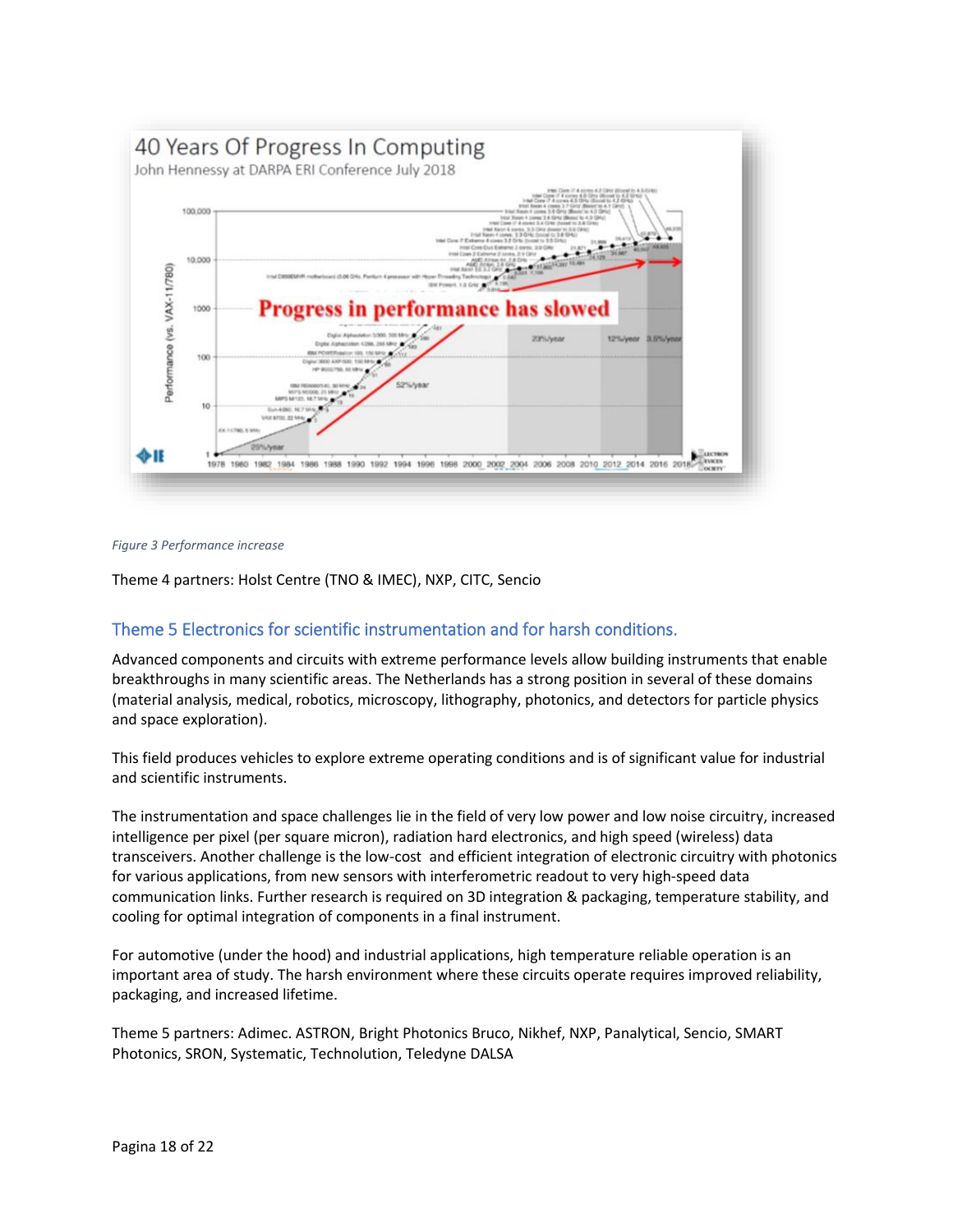#### <span id="page-19-0"></span>Theme 6: Power electronics boosting the energy transition

Significant advances in the electrification of mobility and industry is needed to reach the goals of the energy transition. Power electronics will play an important role in the transformation of energy, with high efficiency in the right shape for usage, storage or transport. Generated (renewable) energy has to be connected to the grid or converted in and industrial process to gas or liquid for storage. Energy will be transported as electricity were smart grid technology will help to steer and stabilize the power flow. Industrial users will have to convert the electrical energy to the right shape that fit with their industrial processes or transportation.

Power electronics can only become successful if it matches the high expectations of the industry. Conversion should be done with high efficiency and affordable cost. Reliability and lifetime should be high, under severe load cycles and harsh environments. The inherent controllability of power electronic converters will help to increase the acceptation and implementation. But new solutions are required to guarantee stability and safe usage of large scale distributed control. Security of digital electronic systems which will run for decades will also here become a relevant topic.

New wide bandgap components have the promise to increase efficiency and reduce the overall cost. The accompanying new semiconductor materials, system architectures and use-case scenarios can potentially introduce new and unknown failure modes and safety risks. The high switching frequency will help to increase the power density, but special precautions may be require to comply with EMC regulation. New design methodologies are required to make use of the these possibilities in electronic circuits and systems. High power applications will required scalable concepts with advanced control, redundant operation or health monitoring.

Theme 6 partners: AME, Boschman, Differ, Heliox, Nexperia, NXP, PRE, Prodrive Technologies, Sencio, TUe, TUdelft, UT

# <span id="page-19-1"></span>4. Partners and process

The roadmap Electronics boasts an active network of many academia partners, institutes and industry representatives. We've created an environment where partners meet in special workshops approximately two times a year, sharing the latest insights and preparing the future with thematic hot programs. Clear objective of the workshops is to facilitate the creation of connections and consortia for new business- and research-opportunities. We are keen to welcome new active participants to our workshops and our ecosystem, and are constantly searching for new developments

If you are interested in participating, please contact with us vi[a electronics@hollandhightech.nl.](mailto:electronics@hollandhightech.nl)

# <span id="page-19-2"></span>5. Investments:

R&D in public-private partnership, including contract research; all figures in million euro cash flow per year (cash plus in-kind contribution).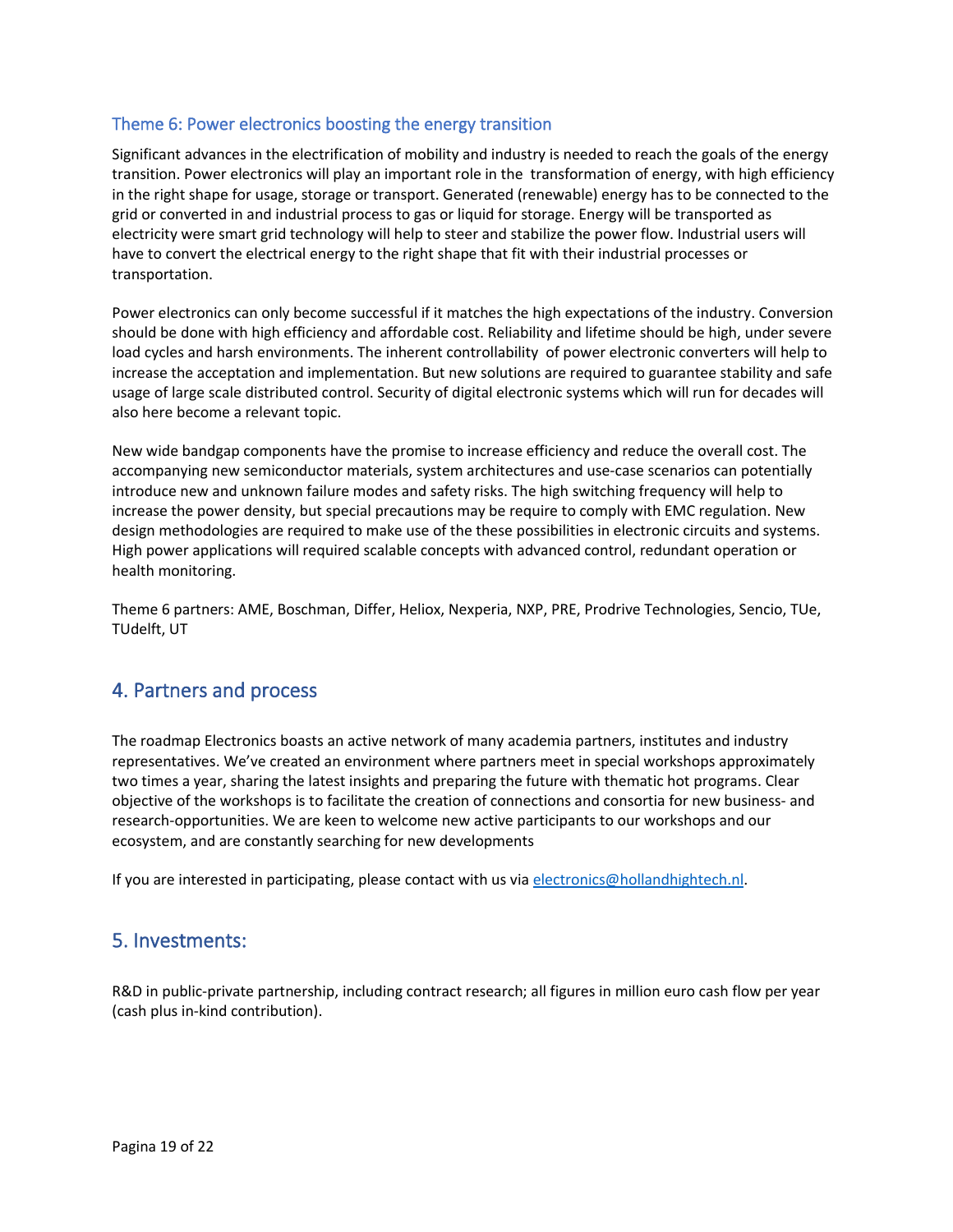| Roadmap                                 | 2020  | 2021  | 2022  | 2023  |
|-----------------------------------------|-------|-------|-------|-------|
| Industry <sup>8</sup>                   | 87,3  | 87,3  | 87,3  | 87,3  |
| TNO (excluding Holst centre)            | 3,5   | 3     | 3     | 3     |
| <b>HOLST Centre</b>                     |       |       |       |       |
| - TNO Holst                             | 8,8   | 8,7   | 8,8   | 8,8   |
| - Stichting IMEC                        | 7,1   | 8,0   | 8,0   | 8,0   |
| NWO-D                                   | 2,5   | 2,5   | 2,5   | 2,5   |
| NWO-I                                   | 4,1   | 4,1   | 4,1   | 4,1   |
| Universities (4TU)                      | 12    | 12,1  | 12,2  | 12,3  |
| Departments and regions (excluding TKI) | 2,5   | 2,5   | 2,5   | 2,5   |
| <b>Grand total</b>                      | 837,5 | 837,9 | 838,1 | 838,2 |

| European agenda within roadmap          | 2020 | 2021         | 2022 | 2023 |
|-----------------------------------------|------|--------------|------|------|
| Industry                                | 45,6 | 45,6         | 45,6 | 45,6 |
| TNO (excluding Holst centre)            | 1    | $\mathbf{1}$ | 1    | 1    |
| <b>HOLST Centre</b>                     |      |              |      |      |
| - TNO Holst                             | 3,6  | 3,6          | 3,6  | 3,6  |
| - Stichting IMEC                        | 3,5  | 3,5          | 3,5  | 3,5  |
| <b>NWO</b>                              |      |              |      |      |
| Universities (4TU)                      | 3    | 3            | 3    | 3    |
| EZK co-financing of European programs   | 10,3 | 10,3         | 10,3 | 10,3 |
| <b>European Commission co-financing</b> | 12,5 | 12,5         | 12,5 | 12,5 |
| <b>Grand Total</b>                      | 77,4 | 77,4         | 77,4 | 77,4 |

All figures in million € cash flow per year

<sup>8</sup> R&D expenditure in 2019 for the sector *Elektrotechniek* equals 797 M€ as reported in the 2019 RVO report on WBSO [\[26,](#page-22-4) page 21]. The R&D component in PPPs of this expenditure is about 11% being 87,3 M€. https://www.rvo.nl/sites/default/files/2020/06/Focus op\_research\_en\_development\_de\_WBSO\_in\_2019.pdf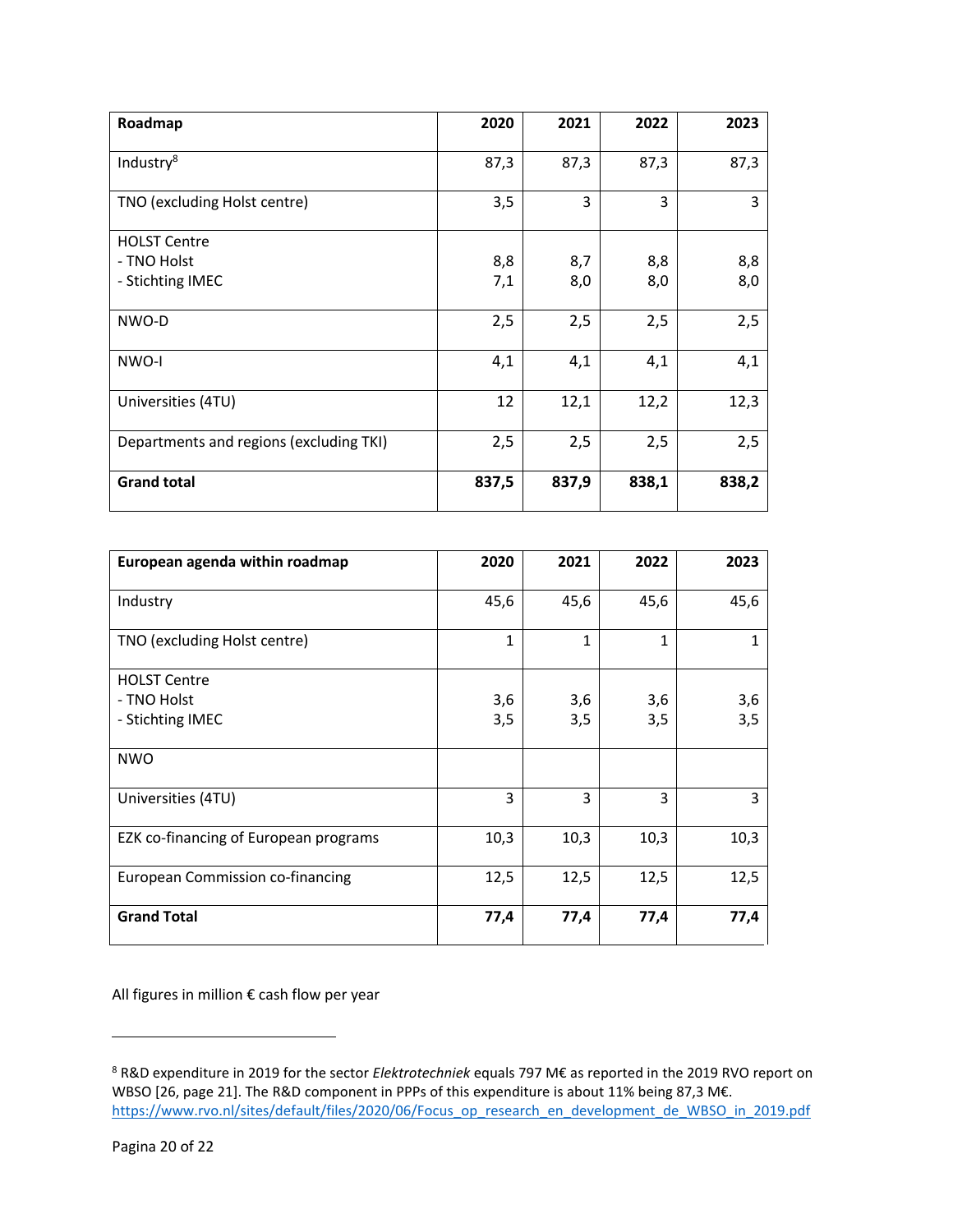# <span id="page-21-0"></span>References

- <span id="page-21-1"></span>1. Electronic Components & Systems (ECS) Strategic Research Agenda (SRA), released by the three Industry Associations AENEAS, ARTEMIS-IA and EPoSS on 14 January 2020. Available from: <https://aeneas-office.org/2020/01/14/ecs-sra-2020-now-available-2/>
- <span id="page-21-3"></span>2. ARTEMIS, Embedded Intelligence: Trends and Challenges, 22 March 2019. Available from: <https://artemis-ia.eu/news/embedded-intelligence-trends-challenges-book-release.html>
- <span id="page-21-4"></span>3. Gargini, P. "Roadmap evolution: From NTRS to ITRS, from ITRS 2.0 to IRDS. in 2017 Fifth Berkeley Symposium on Energy Efficient Electronic Systems & Steep Transistors Workshop (E3S). 2017. IEEE.
- <span id="page-21-2"></span>4. INTERNATIONAL ROADMAP FOR DEVICES AND SYSTEMS 2020 EDITION Executive Summary. 2020 Available from: [https://irds.ieee.org/.](https://irds.ieee.org/)
- <span id="page-21-5"></span>5. Khan, H.N., D.A. Hounshell, and E.R. Fuchs, Science and research policy at the end of Moore's law. Nature Electronics, 2018. 1(1): p. 14-21.
- <span id="page-21-6"></span>6. Flamm, K., Has Moore's Law been repealed? An economist's perspective. Computing in Science & Engineering, 2017. 19(2): p. 29-40.
- <span id="page-21-7"></span>7. Rotman, D. We're not prepared for the end of Moore's Law.. 2020; Available from: [https://www.technologyreview.com/2020/02/24/905789/were-not-prepared-for-the-end-of](https://www.technologyreview.com/2020/02/24/905789/were-not-prepared-for-the-end-of-moores-law/)[moores-law/.](https://www.technologyreview.com/2020/02/24/905789/were-not-prepared-for-the-end-of-moores-law/)
- <span id="page-21-8"></span>8. DeBenedictis, E.P., et al., Sustaining Moore's law with 3D chips. Computer, 2017. 50(8): p. 69-73.
- <span id="page-21-9"></span>9. Tummala, R.R. Moore's law for packaging to replace Moore's law for ICS. in 2019 Pan Pacific Microelectronics Symposium (Pan Pacific). 2019. IEEE.
- <span id="page-21-10"></span>10. Mahajan, R. Quiet Revolutions: How Advanced Microelectronics Packaging Continues to Drive Heterogeneous Integration. in 2020 19th IEEE Intersociety Conference on Thermal and Thermomechanical Phenomena in Electronic Systems (ITherm). 2020. IEEE.
- <span id="page-21-11"></span>11. 3D inCites yearbook. 2020; Available from: [https://www.3dincites.com/yearbook2020/.](https://www.3dincites.com/yearbook2020/)
- <span id="page-21-12"></span>12. Wesling, P. The Heterogeneous Integration Roadmap: Enabling Technology for Systems of the Future. in 2020 Pan Pacific Microelectronics Symposium (Pan Pacific). 2020. IEEE.
- <span id="page-21-13"></span>13. IEEE. Heterogeneous Integration Roadmap 2019 edition. 2019; Available from: [https://eps.ieee.org/technology/heterogeneous-integration-roadmap/2019-edition.html.](https://eps.ieee.org/technology/heterogeneous-integration-roadmap/2019-edition.html)
- <span id="page-21-14"></span>14. Chen, M.-F., et al. System on Integrated Chips (SoIC (TM) for 3D Heterogeneous Integration. in 2019 IEEE 69th Electronic Components and Technology Conference (ECTC). 2019. IEEE.
- <span id="page-21-15"></span>15. Gullbrand, J., et al., Liquid Cooling of Compute System. Journal of Electronic Packaging, 2019. 141(1).
- <span id="page-21-16"></span>16. Bar-Cohen, A., J. Maurer, and D. Altman, Embedded Cooling for Wide Bandgap Power Amplifiers: A Review. Journal of Electronic Packaging, 2019. 141(4).
- <span id="page-21-17"></span>17. Zhang, Y. and J. Mao, An overview of the development of antenna-in-package technology for highly integrated wireless devices. Proceedings of the IEEE, 2019. 107(11): p. 2265-2280.
- <span id="page-21-18"></span>18. Ndip, I. and K.-D. Lang. Roles and requirements of electronic packaging in 5G. in 2018 7th Electronic System-Integration Technology Conference (ESTC). 2018. IEEE.
- <span id="page-21-19"></span>19. Prisacaru, A., et al. Prognostics and health monitoring of electronic system: A review. in 2017 18th International Conference on Thermal, Mechanical and Multi-Physics Simulation and Experiments in Microelectronics and Microsystems (EuroSimE). 2017. IEEE.
- <span id="page-21-20"></span>20. Lee, H.-J., et al. Multi-die Integration Using Advanced Packaging Technologies. in 2020 IEEE Custom Integrated Circuits Conference (CICC). 2020. IEEE.
- <span id="page-21-21"></span>21. Gupta, P. and S.S. Iyer, Goodbye, motherboard. Bare chiplets bonded to silicon will make computers smaller and more powerful: Hello, silicon-interconnect fabric. IEEE Spectrum, 2019. 56(10): p. 28-33.